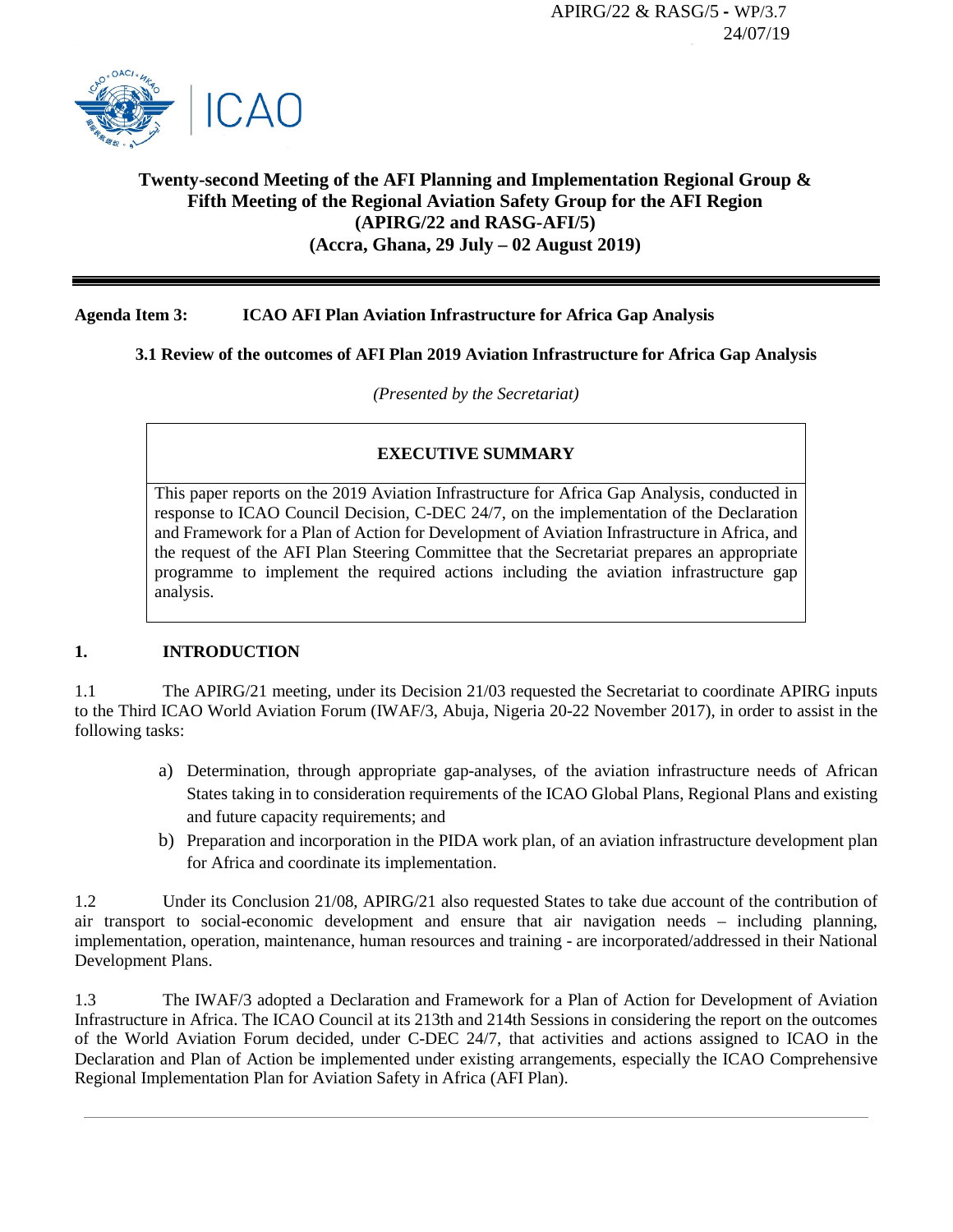1.4 The AFI Plan Steering Committee thereafter decided, at its 21st meeting that the AFI Plan Secretariat should prepare a programme and implement the required actions indicated in the said ICAO Council Decision. The Gap Analysis exercise covering Airports, Air Navigation Services, and Aircraft fleet capacity and equipage was conducted accordingly, and its outcome validated through a workshop held in Abuja, from 19 to 21 March 2019. The Workshop was attended by the President and Representatives of the ICAO Council, Air Navigation Commission, with 173 delegates from 22 States and various stakeholder organizations.

## **2. DISCUSSION**

# **2019 AVIATION INFRASTRUCTURE GAP ANALYSIS EXERCISE**

#### **2.1. Objectives and Scope**

2.1.1. The objective of the gap analysis was to carry out a State-by-State evaluation and determine the current status of implementation of aviation infrastructure based on global, regional and national requirements, taking in to account existing traffic levels, demand and capacity in the African region. The gap analysis is to serve as basis and provide in puts for the preparation of regional and national aviation Master plans and ensure that the development of aviation infrastructure complies with ICAO Standards and Recommended Practices, and responds adequately to traffic and capacity demands

2.1.2. In this respect, the exercise involved all African countries and covered aspects related to International Airports, Air Navigation Services, and Aircraft fleet capacity and Equipage. It was also conducted within the context of operationalizing the Single African Air Transport Market (SAATM), a flagship project of Agenda 2063 of the African Union.

#### **2.2. Methodology and Process**

2.2.1. **Survey Strategy and Process:** In line with the objective of the gap analysis, a preliminary survey on aviation infrastructure in Africa covering Airports, Air Navigation Services and Air Operators with respect to fleet capacity was conducted by the ICAO Secretariat. The questionnaires used for the survey are provided as **Appendices A, B and C** to this working paper. The data obtained from the survey were supplemented by additional information from various stakeholders. The survey strategy and process is summarized in the **figure below**:

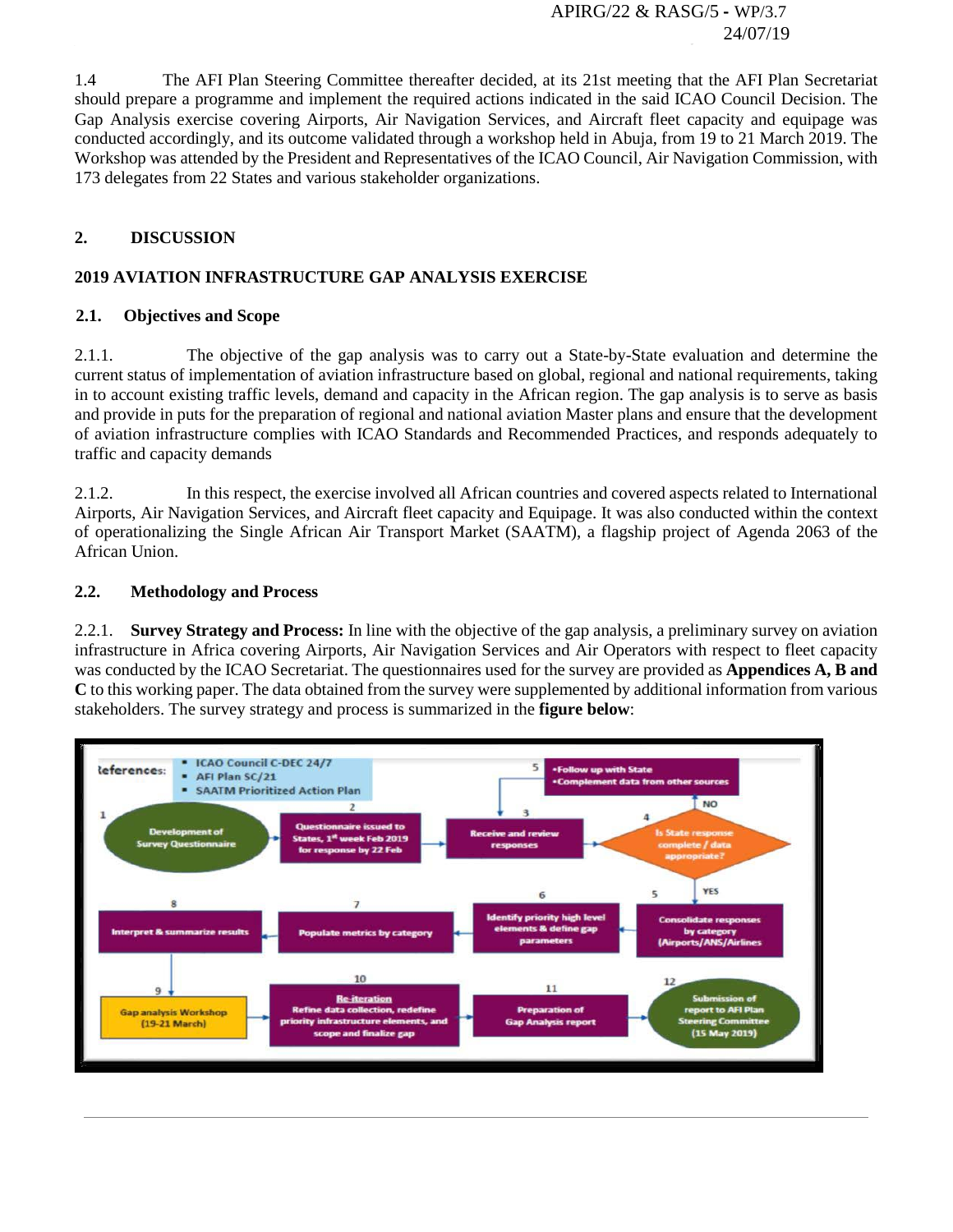2.2.2. **Survey / Data collection -** For the purpose of the exercise, information was gathered through a detailed State survey and complemented with material from the ICAO database and other sources. The survey questionnaire was sent to all African States and responses were received from 26; a response rate of approximately 50%.



2.2.3. **Gap analysis metrics and key high level elements -** A large volume of data and detailed information was required in the survey questionnaire. It was therefore necessary to identify and focus on key high level infrastructure related elements and determine the appropriate parameters to define the gaps in each of these. Similarly, the relevant references and applicable standards/plans were mapped out and used in evaluating level of implementation and measuring the associated gap(s) in a quantifiable manner.

2.2.4. The following key elements and parameters were employed:

- **International Airports -** Certification status, Runway capacity, aircraft parking, Terminal Building capacity (passenger/cargo), Rescue and Firefighting services, MRTDs, security screening equipment, and standby power / Airfield lighting.
- **Air Navigation Services –** PBN, ATS capacity, ATM Master plan, communications (systems, networks, circuits), navigation and surveillance station, and AIXM (e-AIP, AIS/AIM Transition, e-TODD), availability of operational meteorological (OPMET) data, volcanic Ash Contingency Plans.
- **Airline fleet, equipment and equipage –** market share (available seat kilometers of local carriers, passengers carried), connectivity (African/non-African destinations served by local airlines, weekly frequencies), capacity (load factors), Aircraft ownership (% /leased)/ Cape Town Convention ratification.

2.2.5. The global and regional requirement references used include the GASP, GANP, GASeP, ANP, and Decisions and Conclusions of Regional Groups / Plans established by ICAO (APIRG, RASG-AFI, AFI Plan, AFI SECFAL Plan, etc.), as well as the safety and security targets for Africa.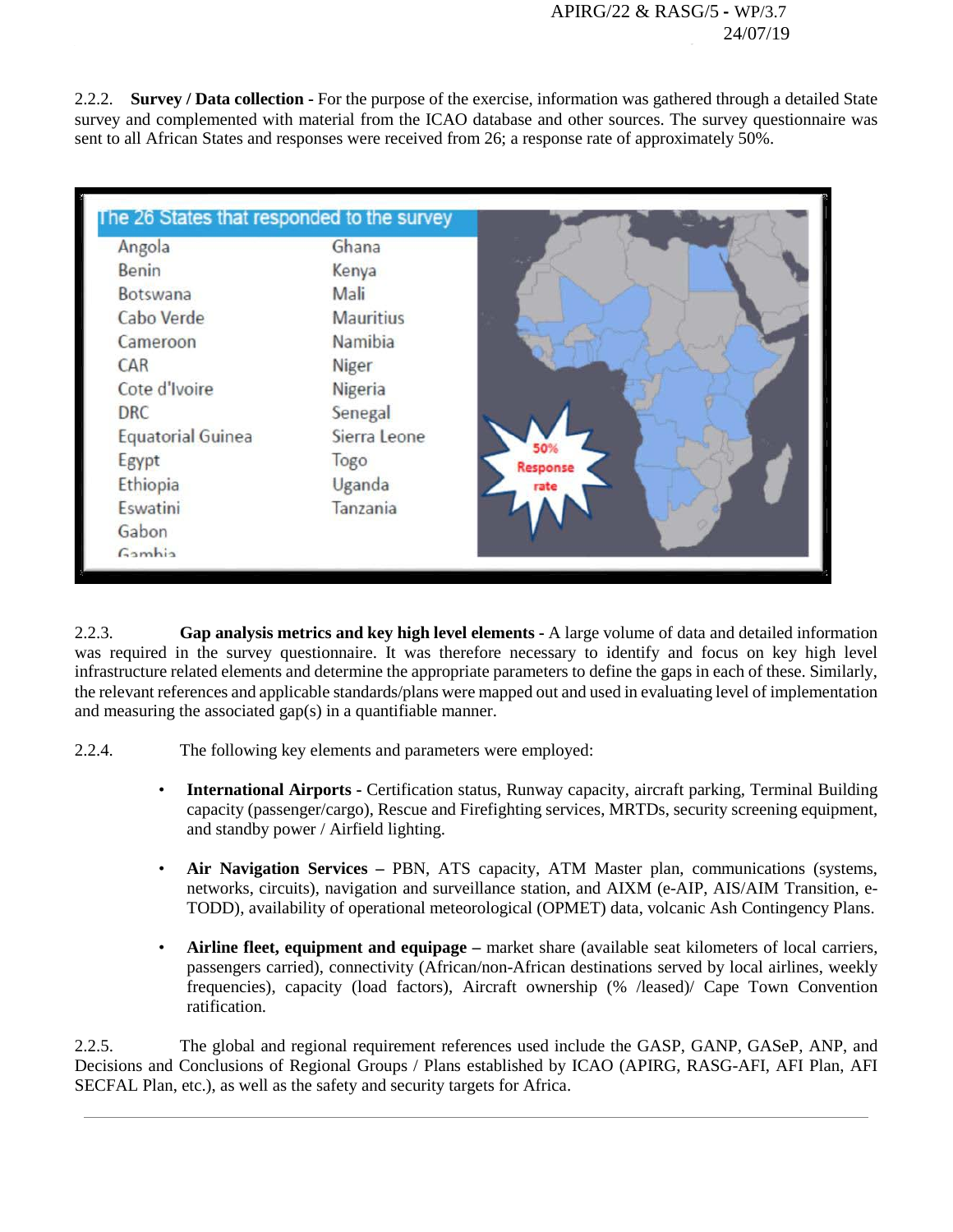#### **Summary Results**

#### **International Airports**

- a) 70% of international Airports not certified;
- b) 35% of international Airports with inadequate pavement strength;
- c) 42% of international Airports with insufficient emergency plans/perimeter;
- d) 20% of international Airports with inadequate RFFS capacity;
- e) 18% of international Airports without adequate passenger/cargo terminal capacity
- f) 18% of international Airports with insufficient apron capacities;
- g) 17% of international Airports with deficient electrical power systems;
- h) 15% of international Airports without adequate airfield lighting systems;
- i) 9% of international Airports facing runway/taxiway dimension problems; and
- j) 8% of international Airports without adequate screening and MRTD equipment.

### **Air Navigation Services**

- a) 35% of international Airports without PBN;
- b) 95% of States have no ATM Master plan;
- c) 95% of AFTN networks implemented;
- d) 15% ATS Message Handling Systems (AMHS) implemented;
- e) 5% ATS Inter-Facility Data Communications (AIDC) implemented
- f) 50% Controller-Pilot Data Communications (CPDLC) coverage;
- g) 0% implementation of VHF Data Link;
- h) 97% Ground aids/GNSS navigation systems implemented;
- i) 3% augmented GNSS (SBAS) implemented;
- j) 64%SSR-S,57%ADS-C,16%ABS-B,3%MLAT implemented;
- k) 78%e-AIP, 70% e-TODD, 80% AIS/AIM Plans implementation;
- l) Availability rate of OPMETs increased to 97% over time; and
- m) Implementation of Volcanic Ash contingency procedures is at a very low stage of about 36%.

# **Airlines:**

- a) Low connectivity 27% of services among African States;
- b) Direct traffic from SAATM States is mainly to Europe and intra-Africa, while traffic from SAATM to other regions is carried mainly through connecting flights;
- c) In terms of international frequencies, 76% of the intra-Africa market served by African carriers;
- d) In terms of origin-destination passengers, for 14 African States, over 50% of international passengers are carried by African carriers;
- e) Airlines of all African States had an average load factor of 70.8% in 2017 (lower than the world average of 82%); and
- f) 27 African States are party to Cape Town Convention.

# **2.3. Key Conclusions and Recommendations:**

2.3.1. The gap analysis having built on the outcomes of the Abuja validation Workshop, provided a series of conclusions and recommendations, details of which are outlined in the report. These include, but are not limited to:

a) The development of guidance material by ICAO to assist States and Regions in preparing aviation Master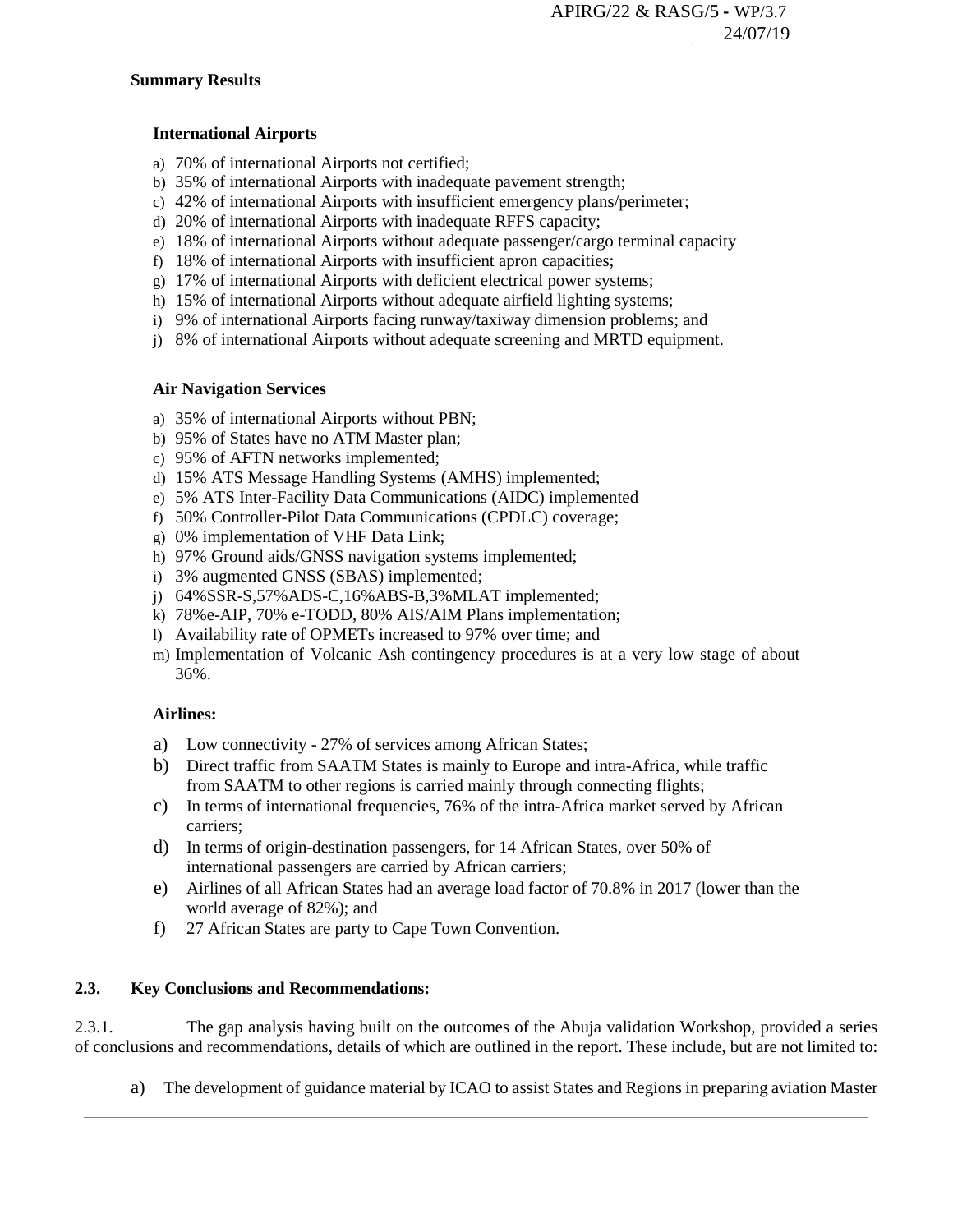plans be expedited.

- b) States and RECs utilize available guidance material from ICAO and the results of the gap analysis to prepare national and regional Aviation Master Plans.
- c) APIRG finalizes the development and adoption of the remaining parts of the AFI Air Navigation Plan, and ensure continuous monitoring of aerodrome and air navigation deficiencies.
- d) The aviation infrastructure gap assessment methodology be aligned with that of State Safety Programmes on the ICAO iSTARS Online Tool, with overall indicators to give level of progress of States.
- e) APIRG and States prioritize air navigation related projects taking due account of prevailing targets, including SAR organization, AIS/AIM and PBN implementation.
- 2.4.2 The following activities of relevance to APIRG work were also identified as part of the Next Steps:
	- a) Preparation of gap analysis of a long term horizon based on 25-year projections of traffic growth, operational and capacity / regulatory requirements, and demand for aviation professionals;
	- b) Determine the funding required to bridge the long term infrastructure gaps and identify appropriate financing mechanisms at State and / or regional level;
	- c) States and RECs utilize available guidance material from ICAO and the results of the gap analysis to prepare national and regional Aviation Master Plans; and
	- d) Regional programme with specific plans, projects and effective implementation monitoring mechanism be developed to ensure that the identified gaps are properly addressed.
- 2.4. The report of the Aviation infrastructure for Africa Gap Analysis is available on the ICAO public website.

### **3. Conclusion**

- 3.1 The meeting is invited to:
	- 1) Note the Report on the AFI Plan 2019 Aviation Infrastructure for Africa as presented in this working paper;
	- 2) Commend the AFI Plan Secretariat for the conduct of the 2019 Aviation Infrastructure for Africa Gap Analysis;
	- 3) Request APIRG and RASG-AFI to take action as appropriate on the key conclusions and recommendations in Section 2.3 here above; and
	- 4) Provide further guidance as necessary.

---END---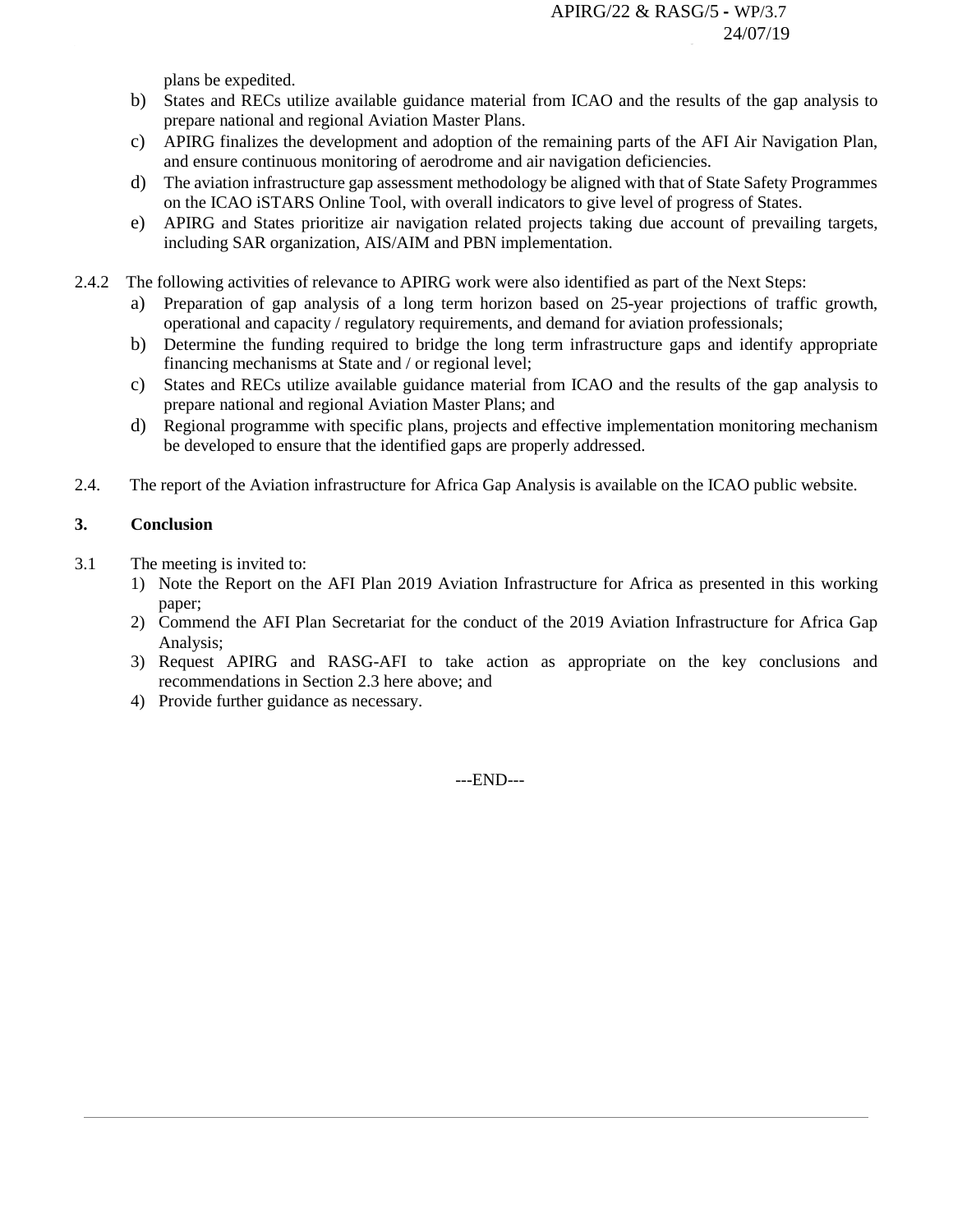# **APPENDICES**

**STATE: …………………………………………………**

# **AVIATION INFRASTRUCTURE GAP ANALYSIS FOR AFRICA SURVEY QUESTIONNAIRE**

**FEBRUARY 2019**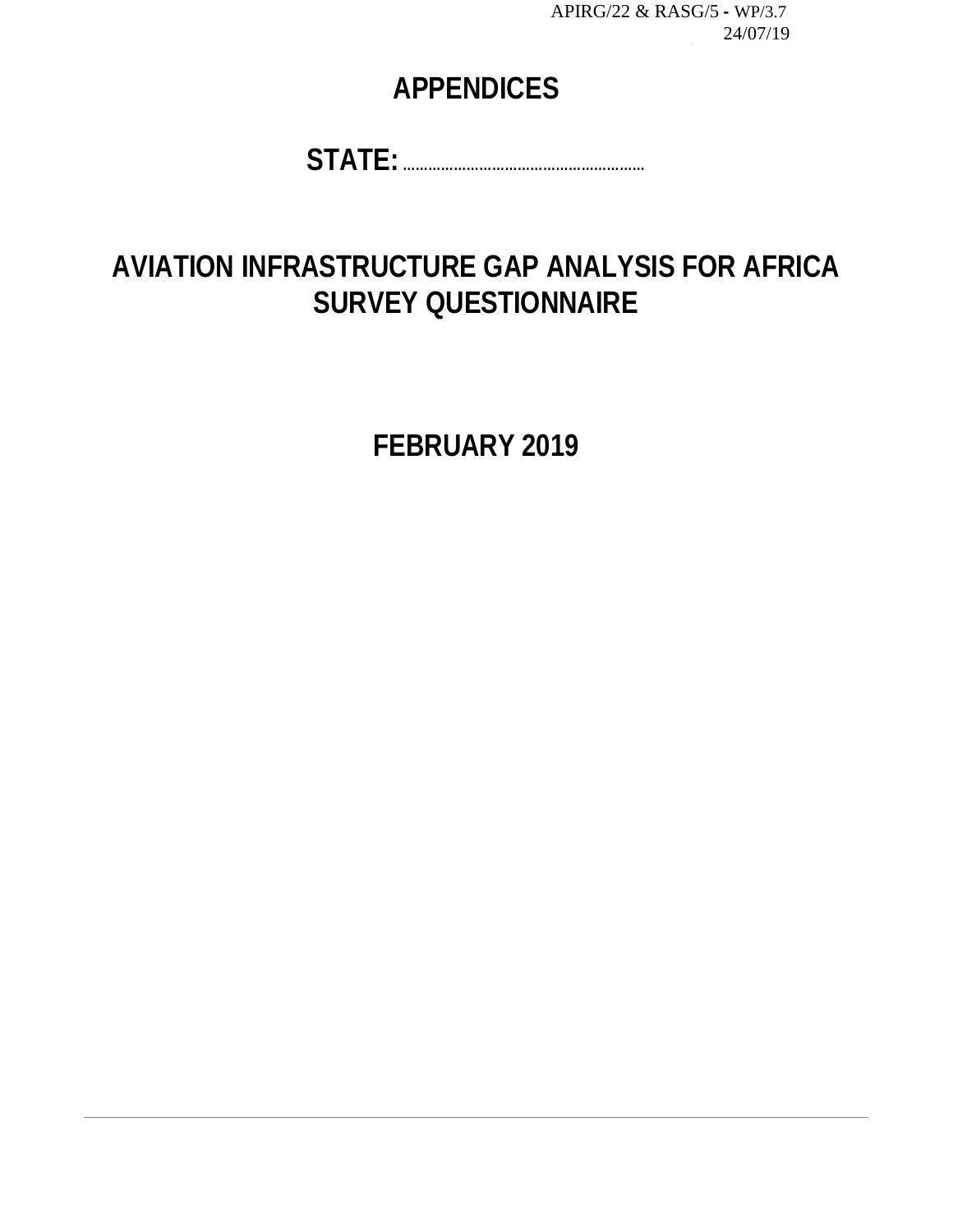#### **APPENDIX A**

# **AVIATION INFRASTRUCTURE GAP ANALYSIS FOR AFRICA**

#### **SECTION A: INTERNATIONAL AERODROMES**

#### **NAME OF THE INTERNATIONAL AERODROME:……………………………………………… REPORTING ENTITY:....**

#### **Abbreviations**

# **Lighting aids**

- Precision approach lighting system, Category I, II or III shown by an "x" if the aid is the same category as the runway type or if it is different by the numeral 1, 2 or 3 against the runway to be served, to indicate the type of system.
- SA Simple approach lighting system, shown by an "x" against the runway to be served.<br>VA Visual approach slope indicator system shown by an "I" or a "S" against the runwa
- Visual approach slope indicator system, shown by an "L" or a "S" against the runway to be served. The letter "L" indicates that the system is PAPI or T-VASIS (AT-VASIS) and the letter "S" indicates that the system is PAPI (APAPI).
- RWY Runway edge, threshold and runway end lighting. An "x" indicates that these aids are provided.
- CLL Runway centre line lighting, shown by an "x" against the runway to be served.<br>TDZ Runway touchdown zone lighting, shown by an "x" against the runway to be se
- TDZ Runway touchdown zone lighting, shown by an "x" against the runway to be served.<br>TE Taxiway edge lighting. An "x" indicates that the aid is provided. This requirement per
- Taxiway edge lighting. An "x" indicates that the aid is provided. This requirement pertains to the entire aerodrome and only one entry is made when planning requirements for more than one runway are shown.
- TC Taxiway centre line lighting. An "x" indicates that this is provided for the particular runway with which the entry is associated.<br>STB Stop bars. An "x" indicates that stop bars are provided for the runway with whic
- Stop bars. An "x" indicates that stop bars are provided for the runway with which the entry is associated.

#### **Marking aids**

- DES Runway designation marking, shown by an "x" against the runway to be served.
- CLM Runway centre line marking. An "x" indicates that the aid is provided.
- THR Runway threshold marking, shown by an "x" against the runway to be served.
- TDZ Runway touchdown zone marking, shown by an "x" against the runway to be served.
- SST Runway side stripe marking. An "x" indicates that the aid is provided.<br>AMG Aiming point marking, shown by an "x" against the runway to be serve
- Aiming point marking, shown by an "x" against the runway to be served.
- TWY Taxiway centre line and, where required, edge marking. An "x" indicates that the aid is provided.
- HLD Runway holding position marking shown by an "x" against the runway to be served. The pattern of the marking should conform to the provisions of Annex 14, Volume I

#### **Runway visual range (RVR)**

- TDZ Observations should be provided representative of the touchdown zone.
- MID Observations should be provided representative of the middle of the runway.
- END Observations should be provided representative of the end portion of the runway.

#### **A1-General information/Annual traffic**

|                           | 2014 | 2015 | 2016 | 2017 | 2018 |
|---------------------------|------|------|------|------|------|
| <b>Total Passengers</b>   |      |      |      |      |      |
| Cargo (Tonnes)            |      |      |      |      |      |
| <b>Aircraft Movements</b> |      |      |      |      |      |

#### **A2-Airport Master Plan**

| Master Plan developed<br>(Yes/No) | Year<br>Date: | Responsible Entity |
|-----------------------------------|---------------|--------------------|
|                                   |               |                    |
|                                   |               |                    |
|                                   |               |                    |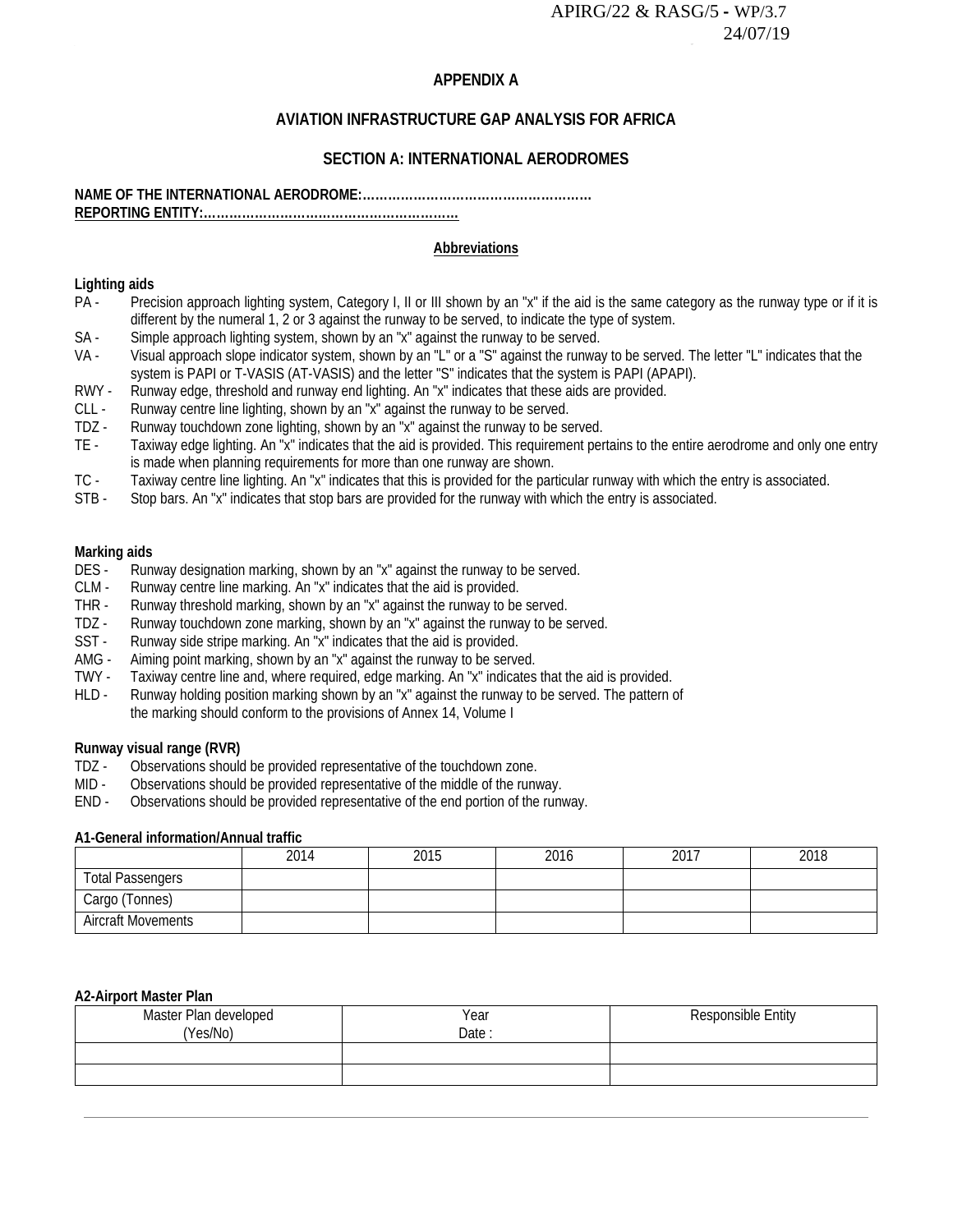#### **A3-Airport certification status**

| <b>Certified</b><br>(Y/N) | Year<br>Date | Certifying Authority |
|---------------------------|--------------|----------------------|
|                           |              |                      |
|                           |              |                      |

#### **A4-Airport Facilities**

| Design capacity Passenger Terminal | Design capacity Cargo Terminal | <b>Fuel Supply</b> |  |  |  |  |  |  |  |  |
|------------------------------------|--------------------------------|--------------------|--|--|--|--|--|--|--|--|
|                                    |                                |                    |  |  |  |  |  |  |  |  |
|                                    |                                |                    |  |  |  |  |  |  |  |  |
|                                    |                                |                    |  |  |  |  |  |  |  |  |
|                                    |                                |                    |  |  |  |  |  |  |  |  |
|                                    |                                |                    |  |  |  |  |  |  |  |  |

#### **A5-Runways (RWY)**

| <b>RWY</b><br>number | Year of<br>construction<br>or its last<br>overlay | Ref.<br>code | Rwy<br>type | Largest<br>type of<br>aircraft<br>expected | length | Width | PCN/year of<br>assessment | Pavement<br>condition | Transverse<br>$slopes -$<br>(min and<br>max) | Rwy<br>surface<br>condition /<br>friction |
|----------------------|---------------------------------------------------|--------------|-------------|--------------------------------------------|--------|-------|---------------------------|-----------------------|----------------------------------------------|-------------------------------------------|
|                      |                                                   |              |             |                                            |        |       |                           |                       |                                              |                                           |
|                      |                                                   |              |             |                                            |        |       |                           |                       |                                              |                                           |
|                      |                                                   |              |             |                                            |        |       |                           |                       |                                              |                                           |

**Other comments:**

# **A6-Shoulders/Strips/RESAs/OLS/Drainage**

| Rwy    |       | Rwy shoulders |                      | Rwy strips |          |                      | <b>RESAS dimensions</b> |            | <b>OLS</b> |     | Drainage |
|--------|-------|---------------|----------------------|------------|----------|----------------------|-------------------------|------------|------------|-----|----------|
| number | Width | Strength      | Surface<br>condition | Width      | Strength | Surface<br>condition | Clear<br>and<br>graded  | <b>Not</b> | Existing   | Not | system   |
|        |       |               |                      |            |          |                      |                         |            |            |     |          |
|        |       |               |                      |            |          |                      |                         |            |            |     |          |
|        |       |               |                      |            |          |                      |                         |            |            |     |          |

**Other comments:**

### **A7-Taxiways**

| Identification |       | Taxiway shoulders |                   |       | Taxiway strips |           | Pavement  | PCN / Year of |
|----------------|-------|-------------------|-------------------|-------|----------------|-----------|-----------|---------------|
|                | Width | Strength          | Surface condition | Width | Strength       | Surface   | surface   | assessment    |
|                |       |                   |                   |       |                | condition | condition |               |
|                |       |                   |                   |       |                |           |           |               |
|                |       |                   |                   |       |                |           |           |               |
|                |       |                   |                   |       |                |           |           |               |

**Other comments:**

| A8-Apron                                       |  |
|------------------------------------------------|--|
| Number of parking positions                    |  |
| Isolated aircraft parking<br>position (yes/No) |  |
| Pavement surface condition                     |  |
| PCN / Year of assessment                       |  |
| Apron lighting                                 |  |
| Other comments:                                |  |

**A9-Lighting and PAPI**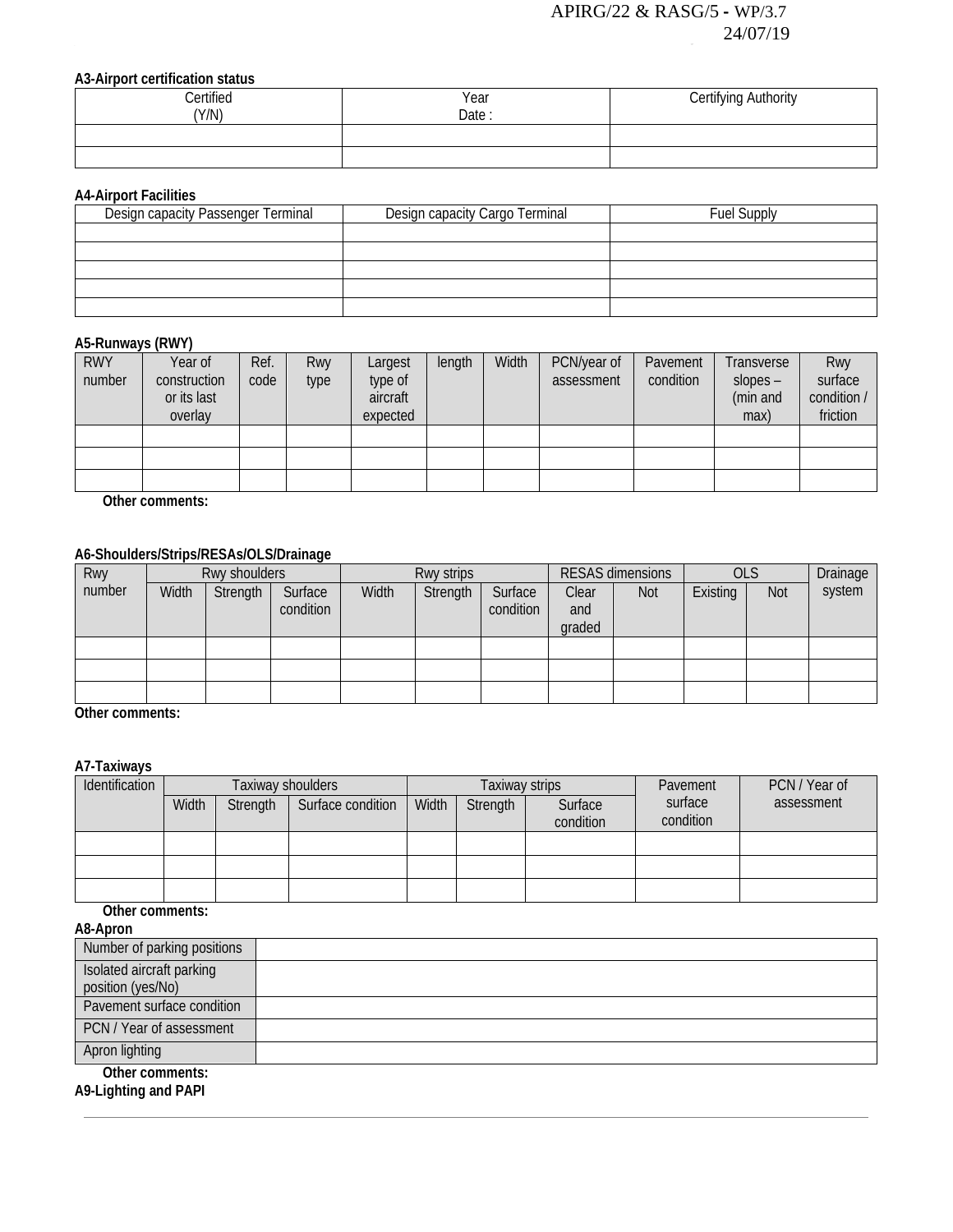| Rwy /<br>Twy | Type<br><sub>Of</sub><br>Rwy |    |           |    |            | Lighting aids |     |     |           |            | Status/Year<br>of installation | Electrical<br>system status<br>(cables, ) | Operational status |
|--------------|------------------------------|----|-----------|----|------------|---------------|-----|-----|-----------|------------|--------------------------------|-------------------------------------------|--------------------|
|              |                              | PA | <b>SA</b> | VA | <b>RWY</b> | <b>CLL</b>    | TDZ | TE. | <b>TC</b> | <b>STD</b> |                                |                                           |                    |
|              |                              |    |           |    |            |               |     |     |           |            |                                |                                           |                    |
|              |                              |    |           |    |            |               |     |     |           |            |                                |                                           |                    |
|              |                              |    |           |    |            |               |     |     |           |            |                                |                                           |                    |

**Other comments: A10-Markings**

|              | A IV-Markings |            |            |            |            |                 |     |            |            |                             |               |  |  |
|--------------|---------------|------------|------------|------------|------------|-----------------|-----|------------|------------|-----------------------------|---------------|--|--|
| Rwy /<br>Twy | Type          |            |            |            |            | <b>Markings</b> |     |            |            | Status/Year of installation | <b>Status</b> |  |  |
|              | Οt            |            |            |            |            |                 |     |            |            |                             |               |  |  |
|              | Rwy           |            |            |            |            |                 |     |            |            |                             |               |  |  |
|              |               | <b>DES</b> | <b>CLM</b> | <b>THR</b> | <b>TDZ</b> | <b>SST</b>      | AMG | <b>TWY</b> | <b>HLD</b> |                             |               |  |  |
|              |               |            |            |            |            |                 |     |            |            |                             |               |  |  |
|              |               |            |            |            |            |                 |     |            |            |                             |               |  |  |
|              |               |            |            |            |            |                 |     |            |            |                             |               |  |  |

**Other comments:**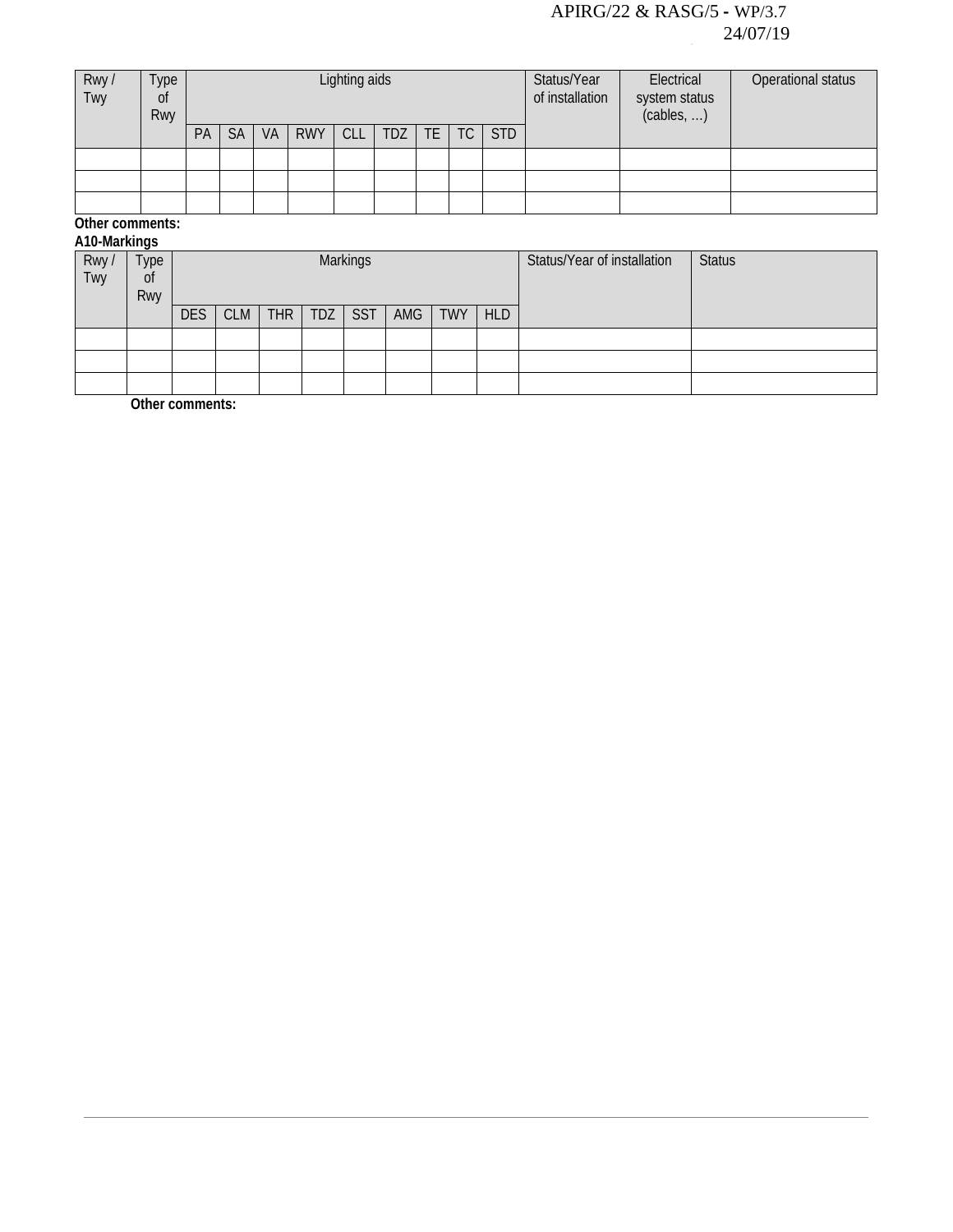# **A11-MET equipment**

| <b>RVR</b> |            |     |     | Wind speed and direction indicators | Air 7 | Temperature and humidity | ceilometer                |
|------------|------------|-----|-----|-------------------------------------|-------|--------------------------|---------------------------|
| TDZ        | <b>MID</b> | END | TDZ | <b>MID</b>                          | TDZ   | END                      | 1200m from TDZ<br>$900 -$ |
|            |            |     |     |                                     |       |                          |                           |

**Other comments: Wind shear detection equipment at 1000 to 1500m from the TDZ if required through on occurrence study.**

#### **A12-Electrical power supply systems for air navigation facilities**

| Electrical load of technical |  |
|------------------------------|--|
| facilities in KVA (ATC,      |  |
| Navaids, Airfield, etc)      |  |

| Status of the primary power<br>supply |             |                      |                    |
|---------------------------------------|-------------|----------------------|--------------------|
|                                       |             |                      |                    |
| Status of the                         |             | Year of installation | Operational status |
| secondary                             | Generator 1 |                      |                    |
| power supply                          | Generator 2 |                      |                    |
|                                       | <b>UPS</b>  |                      |                    |
|                                       |             |                      |                    |
| Electric power supply                 |             |                      |                    |
| connections status                    |             |                      |                    |
| Time interval between failure         |             |                      |                    |
| of the primary source of power        |             |                      |                    |
| and the complete restoration          |             |                      |                    |
| of the services                       |             |                      |                    |
| Other comments:                       |             |                      |                    |

**A13-Rescue and firefighting services and equipment**

| RFF category (Protection level) | Response time<br>secondsi |
|---------------------------------|---------------------------|
|                                 |                           |

#### **A14-Vehicles**

| Vehilcle | Year of  | Operational | <b>Spares</b> | Water    | Foam          | Complementary | Acceleration | Top   | Discharge | communication |
|----------|----------|-------------|---------------|----------|---------------|---------------|--------------|-------|-----------|---------------|
|          | purchase | status      | availability  | capacity | type/capacity | agents        |              | speed | rate      |               |
|          |          |             |               |          |               |               |              |       |           |               |
|          |          |             |               |          |               |               |              |       |           |               |
|          |          |             |               |          |               |               |              |       |           |               |
|          |          |             |               |          |               |               |              |       |           |               |

**Other comments:**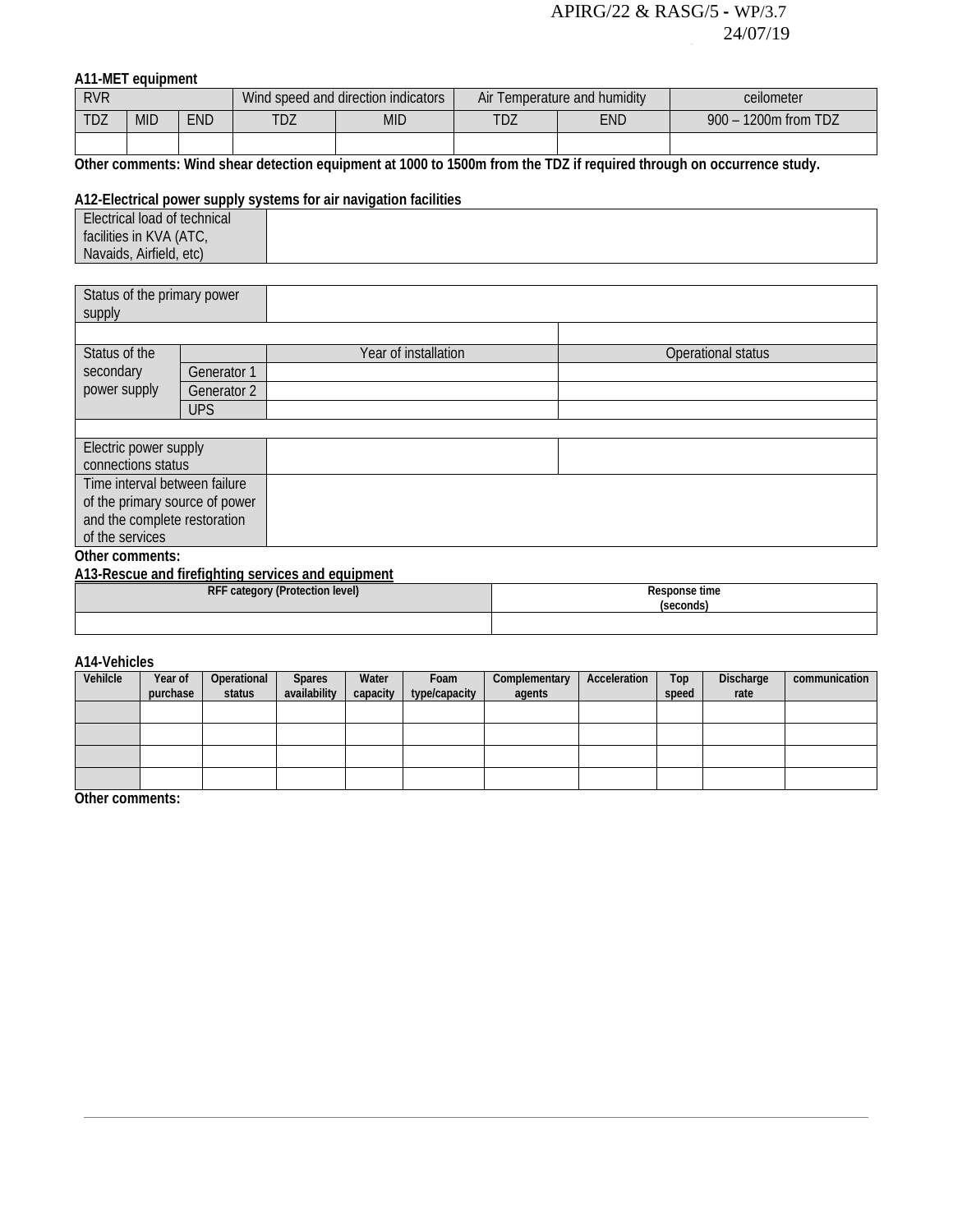**A15-Fire station**

| Location | Vehicle<br>housing |                | Accommodation for personnel and related equipment |          |                       |                |                        |                              | Watchrooms | General<br>aspects | Communications<br>and alarm<br>systems | Appropriate<br>storage |
|----------|--------------------|----------------|---------------------------------------------------|----------|-----------------------|----------------|------------------------|------------------------------|------------|--------------------|----------------------------------------|------------------------|
|          |                    | Locker<br>room | <b>Mess</b><br>room                               | Washroom | <b>Drying</b><br>room | <b>Offices</b> | Training<br>facilities | <b>Fitness</b><br>facilities |            |                    |                                        |                        |
|          |                    |                |                                                   |          |                       |                |                        |                              |            |                    |                                        |                        |
|          |                    |                |                                                   |          |                       |                |                        |                              |            |                    |                                        |                        |

**Other comments:**

#### **A16-Water supply and other facilities and equipment**

| RFF personnel PPE                                      |  |  |
|--------------------------------------------------------|--|--|
| Water supply system                                    |  |  |
| Emergency access roads                                 |  |  |
| Rescue equipment carried<br>on RFF vehicles            |  |  |
| <b>Ambulances</b>                                      |  |  |
| Other rescue equipment                                 |  |  |
| Communication and alarm                                |  |  |
| system                                                 |  |  |
| Other comments:<br>A17-RFF personnel                   |  |  |
| Number per shift                                       |  |  |
| <b>Total number</b>                                    |  |  |
| Trainings completed (Levels<br>and numbers)            |  |  |
| Other comments:                                        |  |  |
| A18-Other infrastructures, equipment,                  |  |  |
| EOC                                                    |  |  |
| Mobile Command post                                    |  |  |
| Communication system for                               |  |  |
| aerodrome emergencies<br>Perimeter fences              |  |  |
| Emergency equipment for                                |  |  |
| aerodromes surrounded by                               |  |  |
| difficult environments<br><b>Access roads for RFFS</b> |  |  |
|                                                        |  |  |
| Security perimeter control<br>roads                    |  |  |
| Removal of disabled aircraft                           |  |  |
| plan/equipment                                         |  |  |

**Other comments:**

#### **A19-Wildlife Strike Hazard Control and Reduction**

| Wildlife strike hazard | Equipment | Personnel | Risk assessment | <b>Procedures</b> | Trainings |
|------------------------|-----------|-----------|-----------------|-------------------|-----------|
| programme              |           |           |                 |                   |           |
|                        |           |           |                 |                   |           |
|                        |           |           |                 |                   |           |

**Other comments:**

**A20-Preventive Maintenance Capacity Programmes**

|                   | Programmes | Personnel | Training | spares |
|-------------------|------------|-----------|----------|--------|
| Civil             |            |           |          |        |
| Electrical        |            |           |          |        |
| Mechanical        |            |           |          |        |
| $Othor$ commonte: |            |           |          |        |

**Other comments:**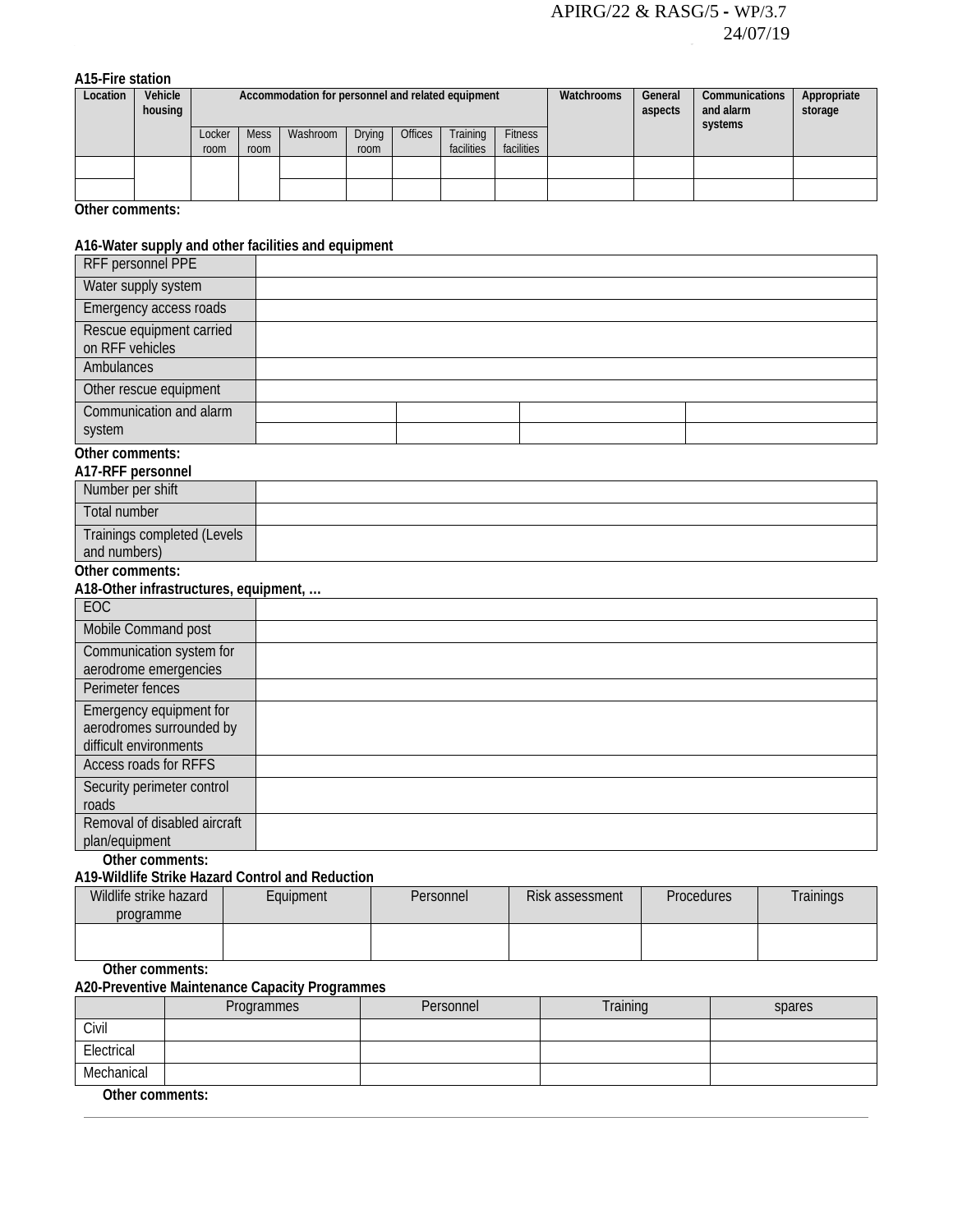#### **A21-Aviation Fuel**

| Number of suppliers | Total capacity | Annual fuel throughput |
|---------------------|----------------|------------------------|
|                     |                |                        |

# **A22-Aircraft Maintenance/Repair Capacity**

| Name of<br>AMO(s) | Category |  |  |  |  |  |  |  |  |
|-------------------|----------|--|--|--|--|--|--|--|--|
|                   |          |  |  |  |  |  |  |  |  |
|                   |          |  |  |  |  |  |  |  |  |
|                   |          |  |  |  |  |  |  |  |  |
|                   |          |  |  |  |  |  |  |  |  |

**Other comments:**

#### **A23-Ground Handling**

| Ground           |     | <b>Ground Services</b>   |     |                 |     |                                  |     |                                     |     |                                            |     |                               |     |                      |  |
|------------------|-----|--------------------------|-----|-----------------|-----|----------------------------------|-----|-------------------------------------|-----|--------------------------------------------|-----|-------------------------------|-----|----------------------|--|
| Service          |     | Organization             |     | Load<br>Control |     | Passenger<br>and Bag<br>Handling |     | Aircraft<br>Handling<br>and Loading |     | <b>Aircraft Ground</b><br><b>Movements</b> |     | Cargo and<br>Mail<br>Handling |     | Security<br>measures |  |
| <b>Providers</b> |     | and<br><b>Management</b> |     |                 |     |                                  |     |                                     |     |                                            |     |                               |     |                      |  |
|                  |     |                          |     |                 |     |                                  |     |                                     |     |                                            |     |                               |     |                      |  |
|                  | Yes | N <sub>0</sub>           | Yes | N <sub>0</sub>  | Yes | No                               | Yes | No                                  | Yes | No                                         | Yes | No                            | Yes | No                   |  |
|                  |     |                          |     |                 |     |                                  |     |                                     |     |                                            |     |                               |     |                      |  |
|                  |     |                          |     |                 |     |                                  |     |                                     |     |                                            |     |                               |     |                      |  |
|                  |     |                          |     |                 |     |                                  |     |                                     |     |                                            |     |                               |     |                      |  |

**Other comments:**

#### **A24 - Aviation Security**

| Number of screening                                    |  |
|--------------------------------------------------------|--|
| machines for Passengers                                |  |
|                                                        |  |
| Number of screening                                    |  |
| machine for hold baggage                               |  |
|                                                        |  |
| Number of screening                                    |  |
| machine for Cargo and mail                             |  |
| (EDS, X-ray)                                           |  |
|                                                        |  |
| Number of Explosive trace                              |  |
|                                                        |  |
| detector (ETD)                                         |  |
|                                                        |  |
|                                                        |  |
|                                                        |  |
|                                                        |  |
| Number of Advance Imagery<br>Technology (body scanner) |  |

Please list only serviceable equipment **Other comments** 

**Other general comments:**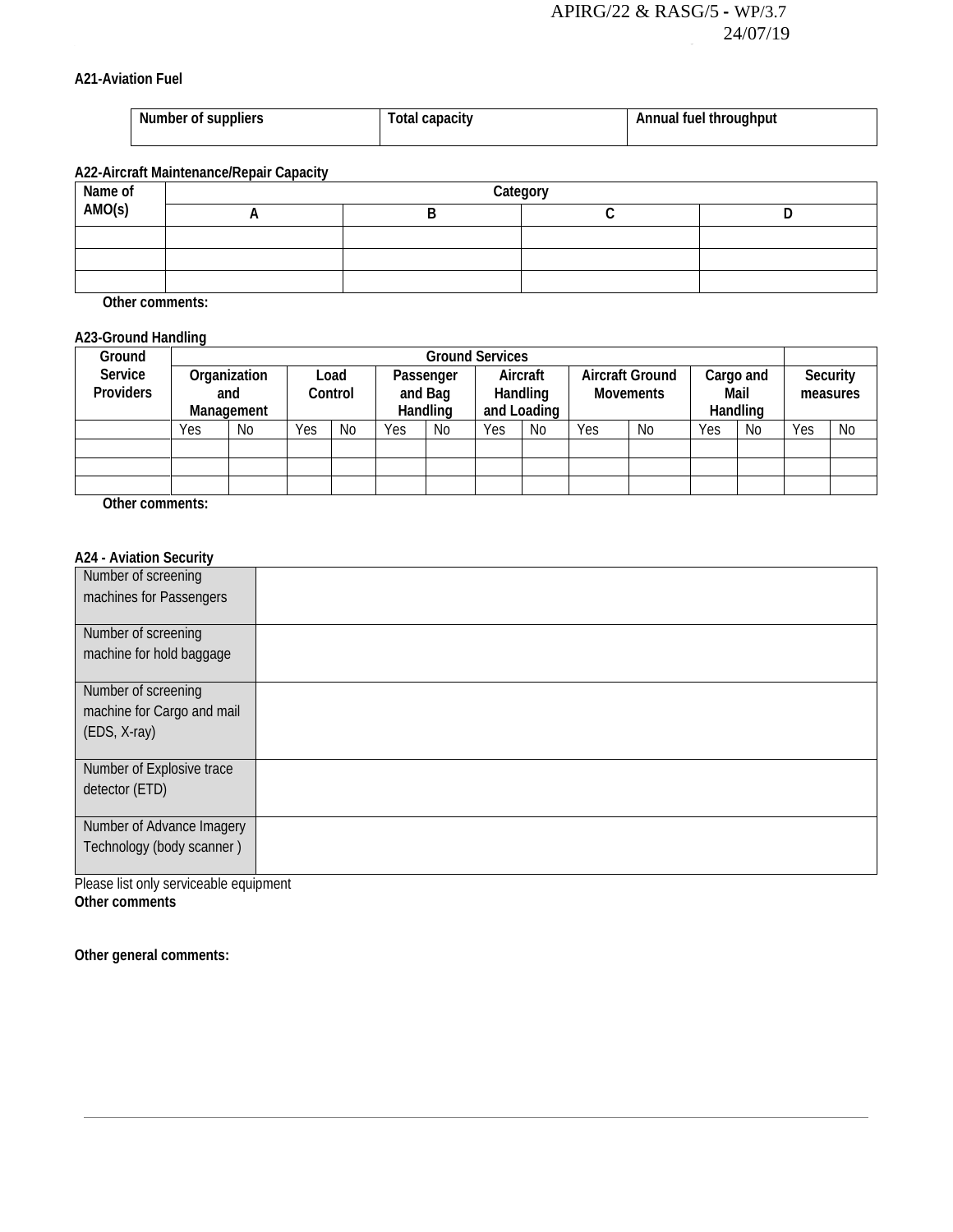#### **APPENDIX B**

# **AVIATION INFRASTRUCTURE GAP ANALYSIS FOR AFRICA**

#### **SECTION B: AIR NAVIGATION SERVICES**

#### **REPORTING ENTITY:**

#### **AIR TRAFFIC MANAGEMENT (ATM)**

### **B1-AIR TRAFFIC SERVICES (ATS)**

| ATS Unit(s) | Working<br><b>Hours</b> | Number<br><b>Controllers</b> | <sub>of</sub> | Equipment<br>(Complete/Incomplete) |    | Airspace<br>Classification | Contingency<br>Plan | Number<br>flights<br>day | <sub>of</sub><br>per |
|-------------|-------------------------|------------------------------|---------------|------------------------------------|----|----------------------------|---------------------|--------------------------|----------------------|
|             |                         |                              |               | Yes                                | No |                            |                     |                          |                      |
| <b>TWR</b>  |                         |                              |               |                                    |    |                            |                     |                          |                      |
| <b>APP</b>  |                         |                              |               |                                    |    |                            |                     |                          |                      |
| <b>ACC</b>  |                         |                              |               |                                    |    |                            |                     |                          |                      |
| <b>FIC</b>  |                         |                              |               |                                    |    |                            |                     |                          |                      |

#### **B2-PERFORMANCE BASED NAVIGATION (PBN)**

| <b>PBN Plan</b> |     | <b>LNAV</b> |    | <b>LNAV/VNAV</b> |    | <b>LPV</b> |    | <b>RNP AR</b> |    | <b>PBN SID/STAR</b> |      |
|-----------------|-----|-------------|----|------------------|----|------------|----|---------------|----|---------------------|------|
| Yes             | No. | Yes         | Νo | Yes              | No | Yes        | No | Yes           | No | Yes                 | - No |
|                 |     |             |    |                  |    |            |    |               |    |                     |      |
|                 |     |             |    |                  |    |            |    |               |    |                     |      |

#### **COMMUNICATIONS, NAVIGATION AND SURVEILLANCE (CNS)**

#### B3-**[AERONAUTICAL FIXED TELECOMMUNICATIONS NETWORK \(AFTN\) PLAN](https://portal.icao.int/space/ANP/Documents/AFI/FASID%20Table%20CNS%20II-1.docx)**

#### **EXPLANATION OF THE TABLE**

# Column<br>1

- The AFTN Centres/Stations of each State are listed alphabetically. Each circuit appears twice in the table. The categories of these facilities are as follows: M - Main AFTN COM Centre
- T Tributary AFTN COM Centre
- S AFTN Station<br>2 Category of circui
	- Category of circuit:
	- M Main trunk circuit connecting Main AFTN communication centres.
	- T Tributary circuit connecting Main AFTN communication centre and Tributary AFTN Communications Centre.
	- S AFTN circuit connecting an AFTN Station to an AFTN Communication Centre.
- 3 Type of circuit provided:

LTT/a - Landline teletypewriter, analogue (e.g. cable, microwave)

- LTT/d Landline teletypewriter, digital (e.g. cable, microwave)
- LDD/a Landline data circuit, analogue (e.g. cable, microwave)
	- LDD/d Landline data circuit, digital (e.g. cable, microwave)
	- SAT/a/d Satellite link, with /a for analogue or /d for digital
- 4 Circuit signalling speed in bits/s.
- 5 Circuit protocols
- 6 Data transfer code (syntax):
	- ITA-2 International Telegraph Alphabet No. 2 (5-unit Baudot code).
	- IA-5 International Alphabet No. 5 (ICAO 7-unit code).
	- CBI Code and Byte Independency (ATN compliant).
	- 7 Remarks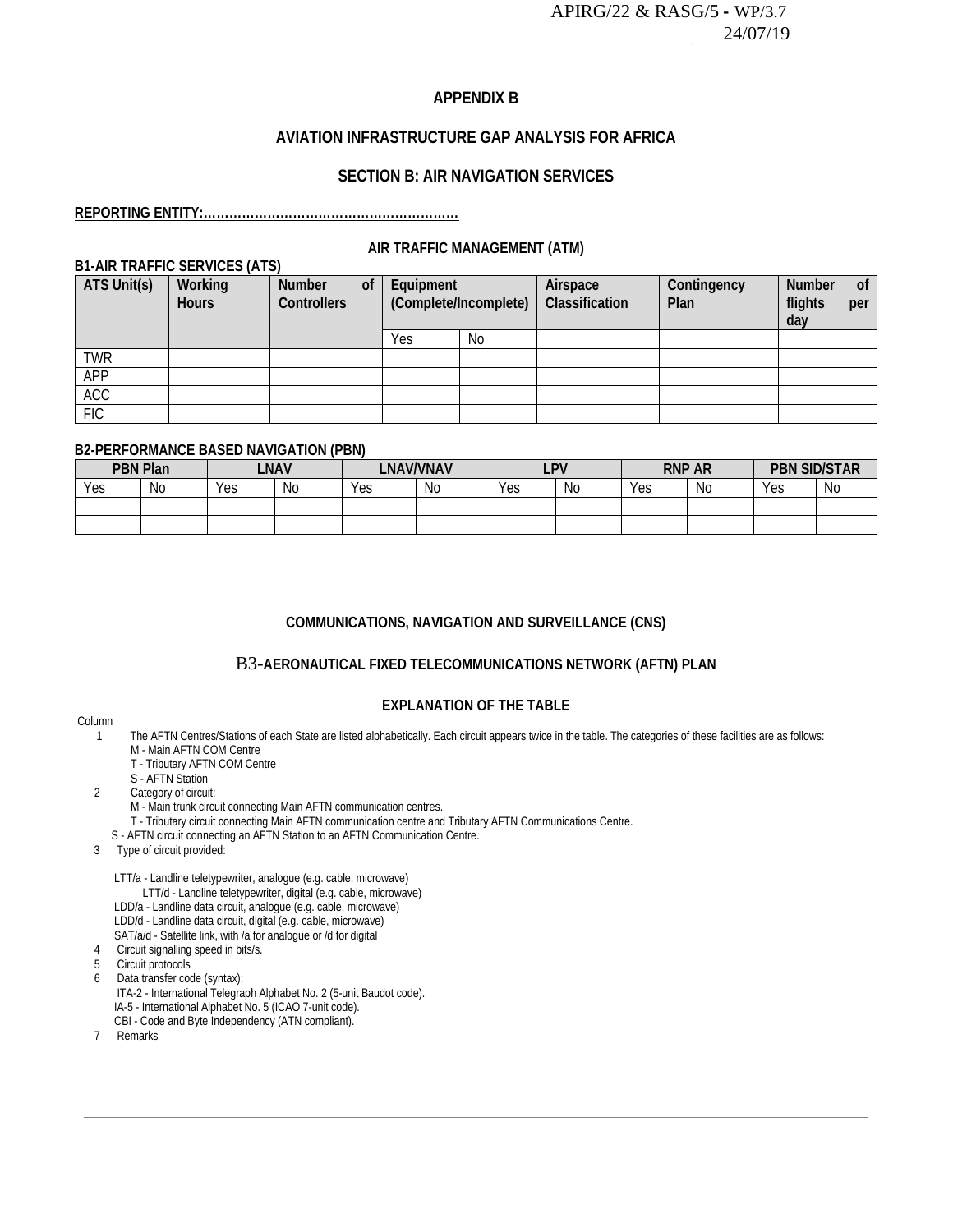|               |          |      | Requirement         |          |      |  |  |  |  |  |
|---------------|----------|------|---------------------|----------|------|--|--|--|--|--|
| State/Station | Category | Type | Signalling<br>Speed | Protocol | Code |  |  |  |  |  |
|               | ി        | 3    | 4                   | 5        | b    |  |  |  |  |  |
|               |          |      |                     |          |      |  |  |  |  |  |
|               |          |      |                     |          |      |  |  |  |  |  |
|               |          |      |                     |          |      |  |  |  |  |  |

# **B4- [REQUIRED ATN INFRASTRUCTURE ROUTING PLAN](https://portal.icao.int/space/ANP/Documents/AFI/FASID%20Table%20CNS%20II-2.docx)**

EXPLANATION OF THE TABLE

#### Column

- 1 Name of the Administration and Location of the ATN Router<br>2 Type of Router (in end systems (ES) of the Administration sh
- Type of Router (in end systems (ES) of the Administration shown in column 1)
- 3 Type of Interconnection:
	- Inter-Regional: Connection between different Regions/ domains
	- Intra-Regional: Connection within a Region/ domain.
- 4 Connected Router: List of the Administration and location of the ATN routers to be connected with the router shown in column 1.
- 5 Bandwidth: Link Speed expressed in bits per second (bps)
- 6 Network Protocol: If Internet Protocol Suite is used, indicate version of IP (IPv4 or IPv6)
- 7 Via: The media used to implement the interconnection of the routers. (in case of IP service bought from a service provider, indicate VPN)
- 8 Remarks

| Administration and<br>Location | Type of<br>Router | Type of<br>Intercon-<br>nection | <b>Connected Router</b> | <b>Bandwidth</b> | <b>Network</b><br>Protocol | Via | Remarks |
|--------------------------------|-------------------|---------------------------------|-------------------------|------------------|----------------------------|-----|---------|
|                                |                   |                                 |                         |                  |                            |     |         |
|                                |                   |                                 |                         |                  |                            |     |         |
|                                |                   |                                 |                         |                  |                            |     |         |
|                                |                   |                                 |                         |                  |                            |     |         |
|                                |                   |                                 |                         |                  |                            |     |         |
|                                |                   |                                 |                         |                  |                            |     |         |

#### **B5-[ATS DIRECT SPEECH CIRCUITS PLAN](https://portal.icao.int/space/ANP/Documents/AFI/FASID%20Table%20CNS%20II-3.docx)** EXPLANATION OF THE TABLE

Column<br>1 and 2 Circuit terminal stations are listed alphabetically by the Terminal I.

3 A — indicates ATS requirement for the establishment of voice communication within 15 seconds.

D — indicates requirements for instantaneous communications.<br>4 Type of service specified:

- Type of service specified:
	- LTF landline telephone (landline, cable, UHF, VHF, satellite).
		- RTF radiotelephone.
- SAT— Aeronautical Satellite VSAT Digital Line
- 5 Type of circuits; Direct (DIR) or Switched (SW).
	- D indicates a direct circuit connecting Terminals I and II.
	- S indicates that a direct circuit does not exist and that the connection is established via switching at the switching centre(s) indicated in column 6.
- 6 Location of switching centre(s). Alternate routing location, if available, is indicated in brackets.
- **Remarks**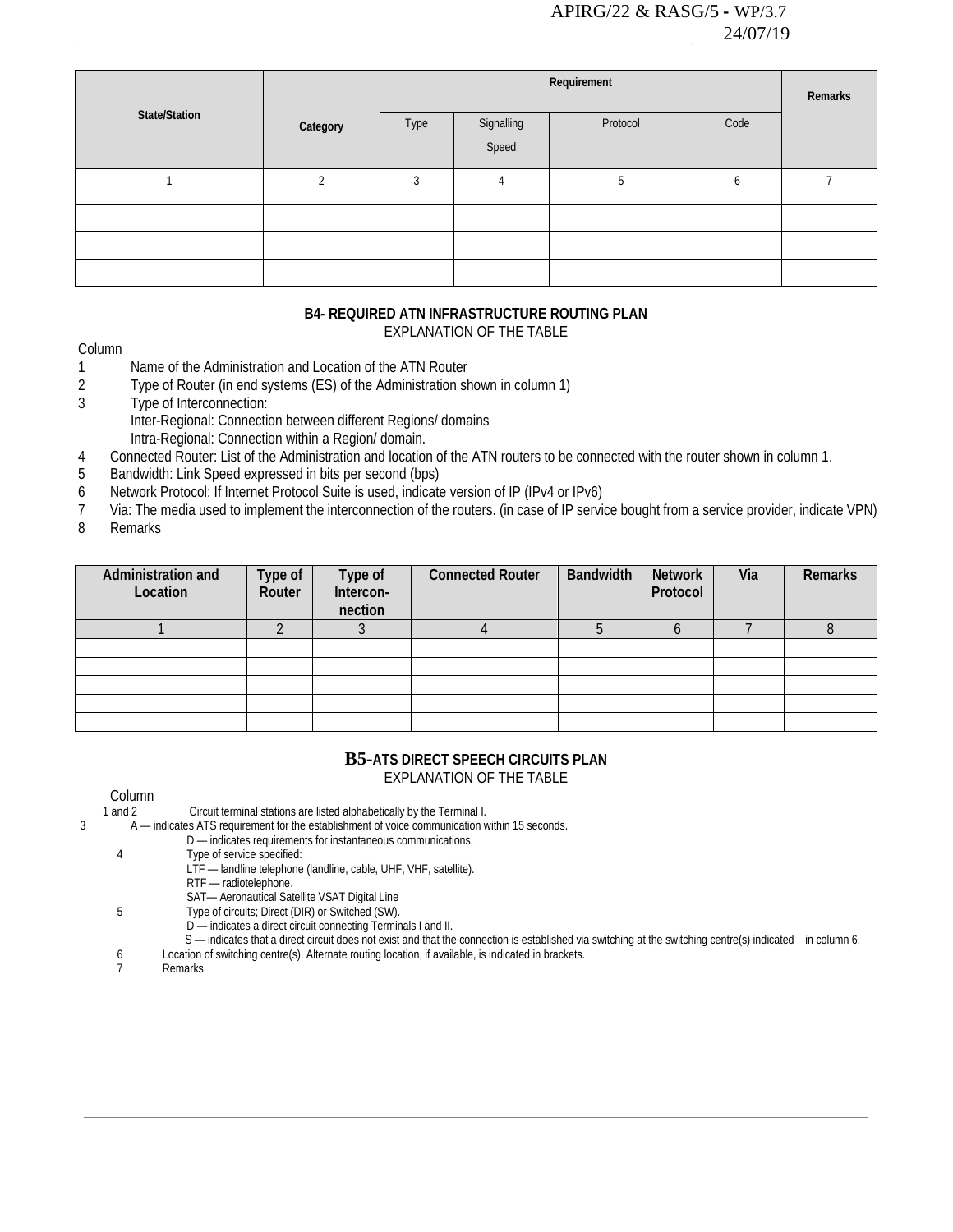|                   | ATS REQUIREMENTS FOR SPEECH<br><b>COMMUNICATIONS</b> |             |                |        |                                        |                |
|-------------------|------------------------------------------------------|-------------|----------------|--------|----------------------------------------|----------------|
| <b>TERMINAL I</b> | <b>TERMINAL II</b>                                   | <b>TYPE</b> | <b>SERVICE</b> | DIR/SW | TO BE<br><b>SWITCHED</b><br><b>VIA</b> | <b>REMARKS</b> |
|                   |                                                      | 3           |                | 5      | h                                      |                |
|                   |                                                      |             |                |        |                                        |                |
|                   |                                                      |             |                |        |                                        |                |
|                   |                                                      |             |                |        |                                        |                |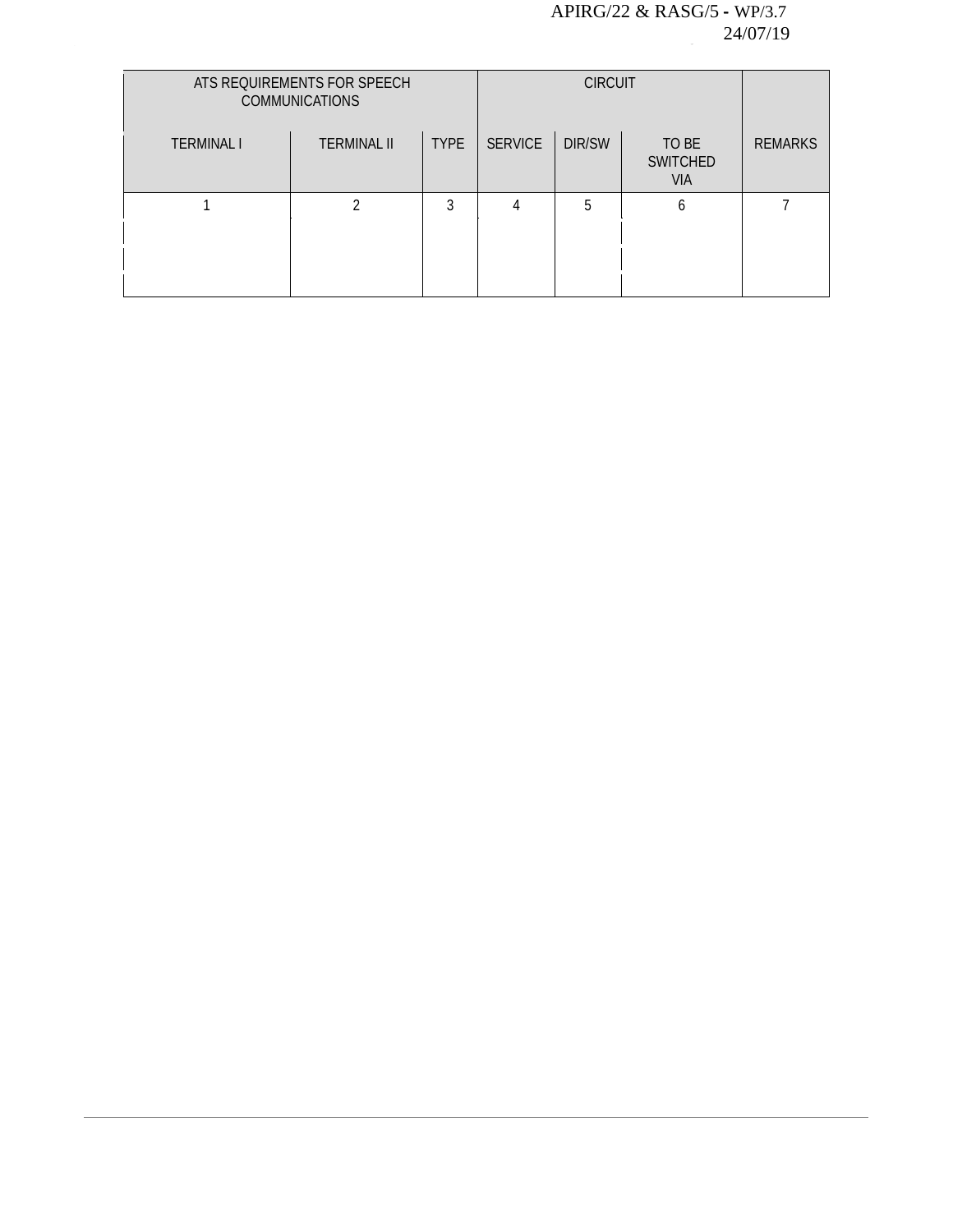#### **B6-HF-VHF NETWORK DESIGNATORS** EXPLANATION OF THE TABLE

#### Column

# 1 Name of station, preceded by its location indicator.<br>2 Network designators assigned to the facility providi

 2 Network designators assigned to the facility providing HF radiotelephony en-route communications (selected from the provisions of the allotment plan in Appendix S27 to the ITU Radio Regulations).

| Name of station preceded by its Location indicator and its function | <b>VHF</b> |           |
|---------------------------------------------------------------------|------------|-----------|
|                                                                     |            | En route/ |
|                                                                     |            |           |
|                                                                     |            |           |
|                                                                     |            |           |
|                                                                     |            |           |
|                                                                     |            |           |

#### **B7-NAVIGATION AIDS** EXPLANATION OF THE TABLE

#### Column

- 1 Name of the State/Territory, city and aerodrome and, for en-route and terminal area aids, the location of the facility.<br>2 Type of runway:
- 2 Type of runway:

NINST — non-instrument

NPA — non-precision approach runway PA1 — precision approach runway, Category I PA2 precision approach runway, Category II

- 3 The function served by the aids shown in columns 4 to 8 :
	- A/L approach and landing
	- $E$  en-route
	- T terminal
- 9 The distance and altitude to which signal protection of the VOR or VOR/DME is required, indicated in nautical miles (NM) and in hundreds of feet, or recommended rated coverage of NDB expressed in nautical miles.
- 10, 11 To be developed.
	- GNSS global navigation satellite system (including GBAS and SBAS).
	- GBAS (ground-based augmentation system) implementation planned to be used in precision approach and landing CAT I, CAT II, CAT III. SBAS (satellite-based augmentation system) planned to be used for route navigation, for terminal, for non- precision approach and landing. An "X" indicates service availability; exact location of installation will be determined.

| Station/Territory | Rwy type | Function | ILS |   | DME | <b>VOR</b> | <b>NDB</b> | Coverage | GNSS<br>GBAS | SBAS | Remarks |
|-------------------|----------|----------|-----|---|-----|------------|------------|----------|--------------|------|---------|
|                   | $\sim$   | h        |     | 5 | 6   |            | 8          |          | 10           | 11   | 12      |
|                   |          |          |     |   |     |            |            |          |              |      |         |
|                   |          |          |     |   |     |            |            |          |              |      |         |
|                   |          |          |     |   |     |            |            |          |              |      |         |

#### **B8-ATS Surveillance systems** EXPLANATION OF THE TABLE

| Column |                                                                    |
|--------|--------------------------------------------------------------------|
|        | Name of State/Territory and location of radar head facility or FIR |
| 2      | Area of routing                                                    |
| 3      | Air traffic services unit served by the facility or FIR            |
| 4      | Primary surveillance radar                                         |
| 5      | Coverage of primary surveillance radar in nautical miles           |
| 6      | Secondary surveillance radar and modes, namely Modes A, C or S     |
| 7      | Coverage of secondary surveillance radar in nautical miles         |
| 8      | Automatic dependent surveillance broadcast (under development)     |
| Q      | Automatic dependent surveillance contract                          |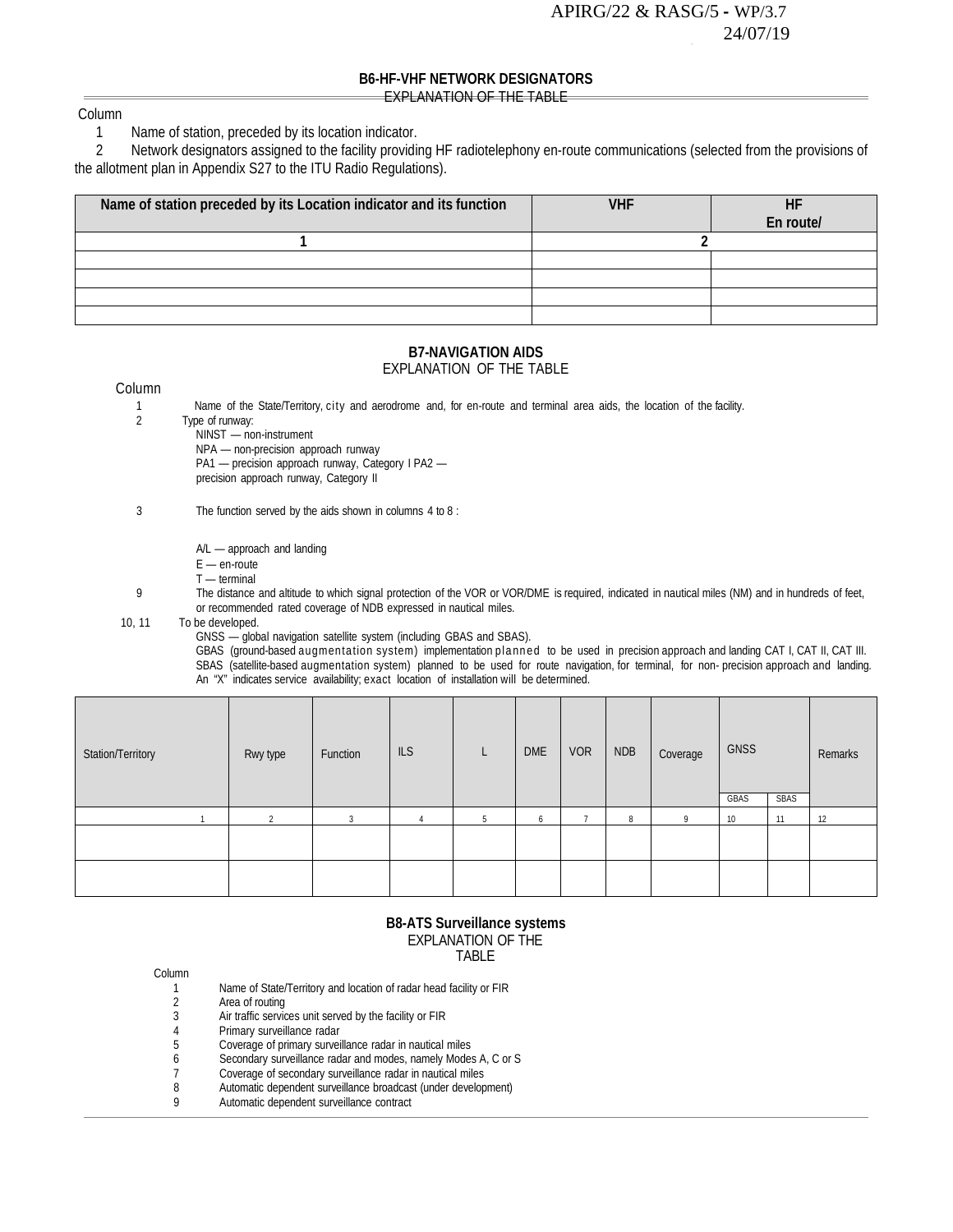10 Remarks

Note.— The following codes are used in columns 4, 6, 8, 9 and 10:

- I Required and implemented
- Column 6

I — implementation using conventional SSR MI

— implementation using monopulse SSR

X — Required but implementation status not determined

N — Required but not implemented

A — Existing facility provided to supplement or substitute the requirement

F — Future plan

<-Year — Planned commissioning year to be used as appropriate in conjunction with "F" and "N"

>-Year — Planned commissioning year to be used as appropriate in conjunction with "A" and "I"

| State/Territ<br>ory and<br>Location | A<br>$\mathsf{R}$ | ATS unit<br>served | <b>PS</b><br>$\mathsf R$ | Cover<br>age<br>(NM) | <b>SSR</b><br>Mod<br>es<br>(A, C)<br>or | Cove<br>rage<br>(NM) | ADS-<br>B | ADS-C | Rema<br>rks |
|-------------------------------------|-------------------|--------------------|--------------------------|----------------------|-----------------------------------------|----------------------|-----------|-------|-------------|
|                                     | $\overline{2}$    | 3                  | 4                        | 5                    | 6                                       | 7                    | 8         | 9     |             |
|                                     |                   |                    |                          |                      |                                         |                      |           |       |             |
|                                     |                   |                    |                          |                      |                                         |                      |           |       |             |
|                                     |                   |                    |                          |                      |                                         |                      |           |       |             |
|                                     |                   |                    |                          |                      |                                         |                      |           |       |             |
|                                     |                   |                    |                          |                      |                                         |                      |           |       |             |

#### **B9- SSR II CODES** EXPLANATION OF THE TABLE

Column

- 1. Name of State/Territory
- 2. Abbreviations for the State
- 3. Location of radar head facility
- 4. Surveillance sensor
- 5. Interrogator Identification Code

| <b>COUNTRY</b> | ABBR. | <b>LOCATION</b> | <b>SERVICE</b> | II CODE |
|----------------|-------|-----------------|----------------|---------|
|                |       |                 |                |         |
|                |       |                 |                |         |
|                |       |                 |                |         |
|                |       |                 |                |         |
|                |       |                 |                |         |

#### **B10 – USE AND PROTECTION OF AERONAUTICAL FRÉQUENCY SPECTRUM**

#### EXPLANATION OF THE TABLE

Column

- 1. Name of State /Location of the station
- 1-4 Number of stations with frequency affected by harmful interferences
- 5-6 Aeronautical spectrum monitoring systems and procedures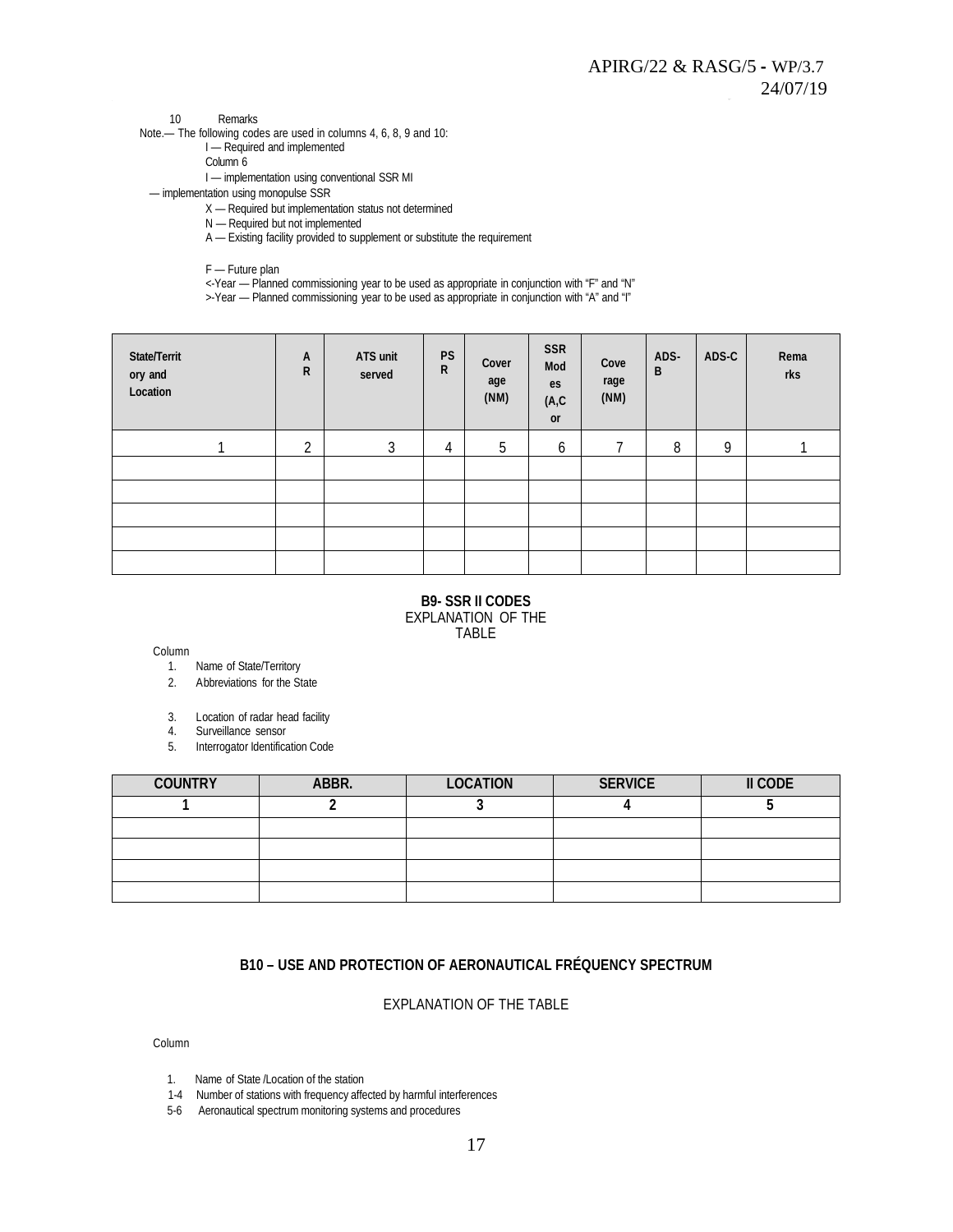#### 7. Remarks

| State/Location |                         | harmful interferences        | Number of stations with frequency affected by | Aeronautical spectrum<br>monitoring systems and<br>procedures | <b>Remarks</b> |  |
|----------------|-------------------------|------------------------------|-----------------------------------------------|---------------------------------------------------------------|----------------|--|
|                | <b>VHF</b><br>Voice     | <b>VHF</b><br>Radio Nav'Aids | <b>VSAT station</b><br>Frequency              | <b>Yes</b>                                                    | <b>No</b>      |  |
|                | $\overline{\mathbf{c}}$ | 3                            | 4                                             | 5                                                             | 6              |  |
|                |                         |                              |                                               |                                                               |                |  |
|                |                         |                              |                                               |                                                               |                |  |
|                |                         |                              |                                               |                                                               |                |  |

# **B11-ATM AUTOMATION SYSTEMS**

EXPLANATION OF THE TABLE

#### Column

- 1 Name of State/Territory and location of radar head facility or FIR<br>2 Area of routing
	- Area of routing
- 3 Air traffic services unit served by the ATS automation systems. The abbreviations for this column are: AACC Area

approach control centre SMC — Surface movement control

- ACC Area control TCU Terminal control unit APP Approach control TMA —
- Terminal control area EC En-route centre TWR Tower
- control
- FIS Flight information service
- 4 Surveillance sensor linked to the ATS automation systems. Four-letter FIR identifier, enclosed in brackets, shall be shown for sensors outside the FIR.
- 5 Radar data processing system<br>6 Fight data processing system
- 6 Fight data processing system<br>7 Minimum safe altitude warning
- 7 Minimum safe altitude warning system<br>8 Automatic dependent surveillance
- 8 Automatic dependent surveillance<br>9 Controller-pilot data link communic
- Controller-pilot data link communications
- 10 ATS inter-facility data link communications
- 11 Processing area of the radar data processing system in (nautical miles) $2 \times 12$  Number of ATS positions
- Number of ATS positions
- 13 Remarks
- Note.— The following codes are used in columns 5 to 12:
	- I Required and implemented.
	- X Required but implementation status not determined
	- N Required but not implemented
	- A Existing facility provided to supplement or substitute the requirement
	- F Future plan
	- <-Year Planned commissioning year to be used as appropriate in conjunction with "F" and "N"
	- >-Year Planned decommissioning year to be used as appropriate in conjunction with "A" and "I"

| State/Territor<br>y and location | A<br>R     | <b>ATS</b><br>unit<br>serve<br>d | Data<br>sourc<br>e | <b>RDP</b><br>S | <b>FDP</b><br>S | <b>MSA</b><br>W | ADS<br>$-C$ | CPDL<br>C | <b>AID</b><br>$\mathsf{C}$ | <b>PA</b><br><b>RDP</b><br>S<br>(MM) | <b>NPO</b><br>S | Remark |
|----------------------------------|------------|----------------------------------|--------------------|-----------------|-----------------|-----------------|-------------|-----------|----------------------------|--------------------------------------|-----------------|--------|
|                                  | $\sqrt{2}$ | 3                                | 4                  | 5               | O               |                 | 8           | 9         | 10                         |                                      | 12              | 13     |
|                                  |            |                                  |                    |                 |                 |                 |             |           |                            |                                      |                 |        |
|                                  |            |                                  |                    |                 |                 |                 |             |           |                            |                                      |                 |        |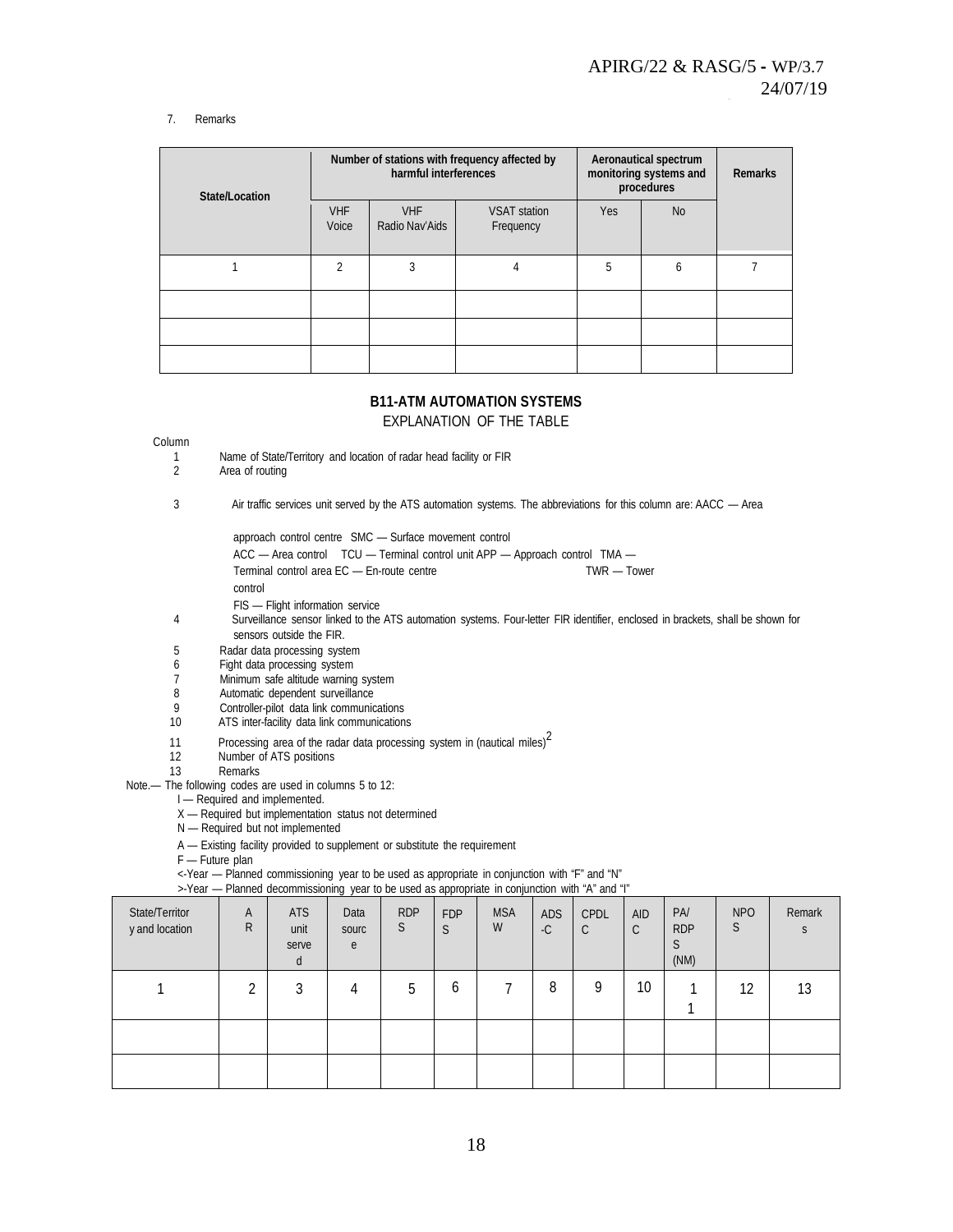| State | FIR or CTA where<br>meteorological service is<br>required | <b>ICAO</b><br>Location<br>indicator | MWO responsible for the provision of<br>MET service to FIR / CTA | ICAO<br>Location<br>indicator | SIGMET | SIGMET<br>WA | SIGMET<br>WC | AIRME <sup>-</sup> |
|-------|-----------------------------------------------------------|--------------------------------------|------------------------------------------------------------------|-------------------------------|--------|--------------|--------------|--------------------|
|       |                                                           |                                      | 4                                                                |                               | 6      |              | 8            |                    |
|       |                                                           |                                      |                                                                  |                               |        |              |              |                    |
|       |                                                           |                                      |                                                                  |                               |        |              |              |                    |
|       |                                                           |                                      |                                                                  |                               |        |              |              |                    |

#### **METEOROLOGY (MET)**

# **B12[-METEOROLOGICAL WATCH OFFICES](https://portal.icao.int/space/ANP/Documents/AFI/FASID%20Table%20MET%20II-1.docx)**

Note: The name is extracted from the ICAO Location Indicators (Doc 7910) updated quarterly. If a State wishes to change

EXPLANATION OF THE TABLE **Column**

1 Name of the State where meteorological service is required<br>2 Name of the flight information region (FIR) or control area (C

|   | the name appearing in Doc 7910 and this table, ICAO should be notified officially.                                      |
|---|-------------------------------------------------------------------------------------------------------------------------|
| 3 | ICAO location indicator of the FIR or CTA                                                                               |
| 4 | Name of the meteorological watch office (MWO) responsible for the provision of meteorological service for the FIR or    |
|   | CTA                                                                                                                     |
|   | Note: The name is extracted from the ICAO Location Indicators (Doc 7910) updated quarterly. If a State wishes to change |
|   | the name appearing in Doc 7910 and this table, ICAO should be notified officially.                                      |
| 5 | ICAO location indicator of the responsible MWO                                                                          |
| 6 | Requirement for SIGMET information (excluding for volcanic ash and for tropical cyclones) to be provided by the MWO     |
|   | for the FIR or CTA concerned, where:                                                                                    |
|   | Y - Yes, required                                                                                                       |
|   | $N - No$ , not required                                                                                                 |
|   | Requirement for SIGMET information for volcanic ash to be provided by the MWO for the FIR or CTA concerned, where:      |
|   | Y - Yes, required                                                                                                       |
|   | $N - No$ , not required                                                                                                 |
| 8 | Requirement for SIGMET information for tropical cyclone to be provided by the MWO for the FIR or CTA concerned,         |
|   | where:                                                                                                                  |
|   | Y - Yes, required                                                                                                       |
|   | N - No, not required                                                                                                    |
| 9 | Requirement for AIRMET information to be provided by the MWO for the FIR or CTA concerned, where                        |
|   | Y - Yes, required                                                                                                       |
|   | $N - No$ , not required                                                                                                 |
|   |                                                                                                                         |

2 Name of the flight information region (FIR) or control area (CTA) where meteorological service is required

#### **B13[-AERODROME METEOROLOGICAL OFFICES](https://portal.icao.int/space/ANP/Documents/AFI/FASID%20Table%20MET%20II-2.docx)** EXPLANATION OF THE TABLE

| Column |                                                                                                                                            |
|--------|--------------------------------------------------------------------------------------------------------------------------------------------|
|        | Name of the State where meteorological service is required                                                                                 |
|        | Name of the AOP aerodrome where meteorological service is required                                                                         |
|        | Note: The name is extracted from the ICAO Location Indicators (Doc 7910) updated quarterly. If a State wishes to change the name appearing |
|        | in Doc 7910 and this table, ICAO should be notified officially.                                                                            |
| 3      | ICAO location indicator of the AOP aerodrome                                                                                               |
|        | Designation of AOP aerodrome:                                                                                                              |
|        | RG - international general aviation, regular use                                                                                           |
|        | RS - international scheduled air transport, regular use                                                                                    |
|        | RNS - international non-scheduled air transport, regular use                                                                               |
|        | AS - international scheduled air transport, alternate use                                                                                  |
|        | ANS - international non-scheduled air transport, alternate use                                                                             |
| 5      | Name of the aerodrome meteorological office responsible for the provision of meteorological service                                        |
|        | Note: The name is extracted from the ICAO Location Indicators (Doc 7910) updated quarterly. If a State wishes to change the name appearing |
|        | in Doc 7910 and this table, ICAO should be notified officially.                                                                            |
|        | $1000$ legation indicates of the secondecible acsodence methodological office.                                                             |

6 ICAO location indicator of the responsible aerodrome meteorological office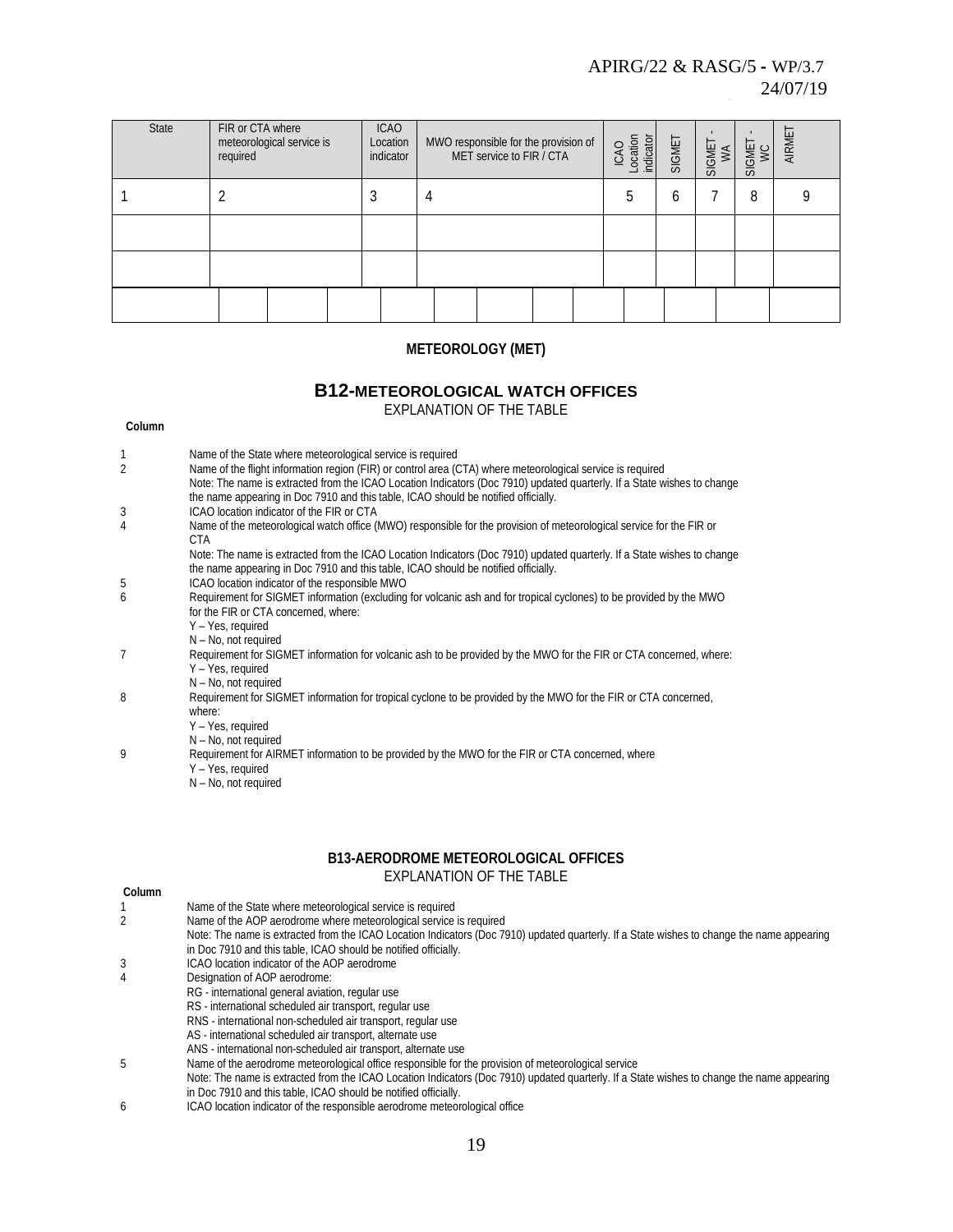- 7 Requirement for METAR/SPECI from the aerodrome concerned, where:
	- Y Yes, required
	- N No, not required
- 8 Requirement for information on the state of the runway provided by the appropriate airport authority to be included as supplementary information in METAR/SPECI from the aerodrome concerned, where:
	- Y Yes, required
	- N No, not required
- 9 Requirement for trend forecast to be appended to METAR/SPECI from the aerodrome concerned, where
	- Y Yes, required
	- N No, not required
- 10 Requirement for TAF from the aerodrome concerned, where
	- C Requirement for 9-hour validity aerodrome forecasts in TAF code (9H)
	- T Requirement for 18/24-hour validity aerodrome forecasts in TAF code (18/24H)
	- X Requirement for 30-hour validity aerodrome forecasts in TAF code (30H)
		- N No, not required
- 11 Requirement for maximum and minimum temperature (expected to occur during the period of validity of the TAF) to be included in TAF from the aerodrome concerned, where:
	- Y Yes, required
	- N No, not required
- 12 Availability of METAR/SPECI and TAF from the aerodrome concerned, where:
	- F Full availability : OPMET information as listed issued for the aerodrome all through the 24-hour period
	- P Partial availability: OPMET information as listed not issued for the aerodrome for the entire 24-hour period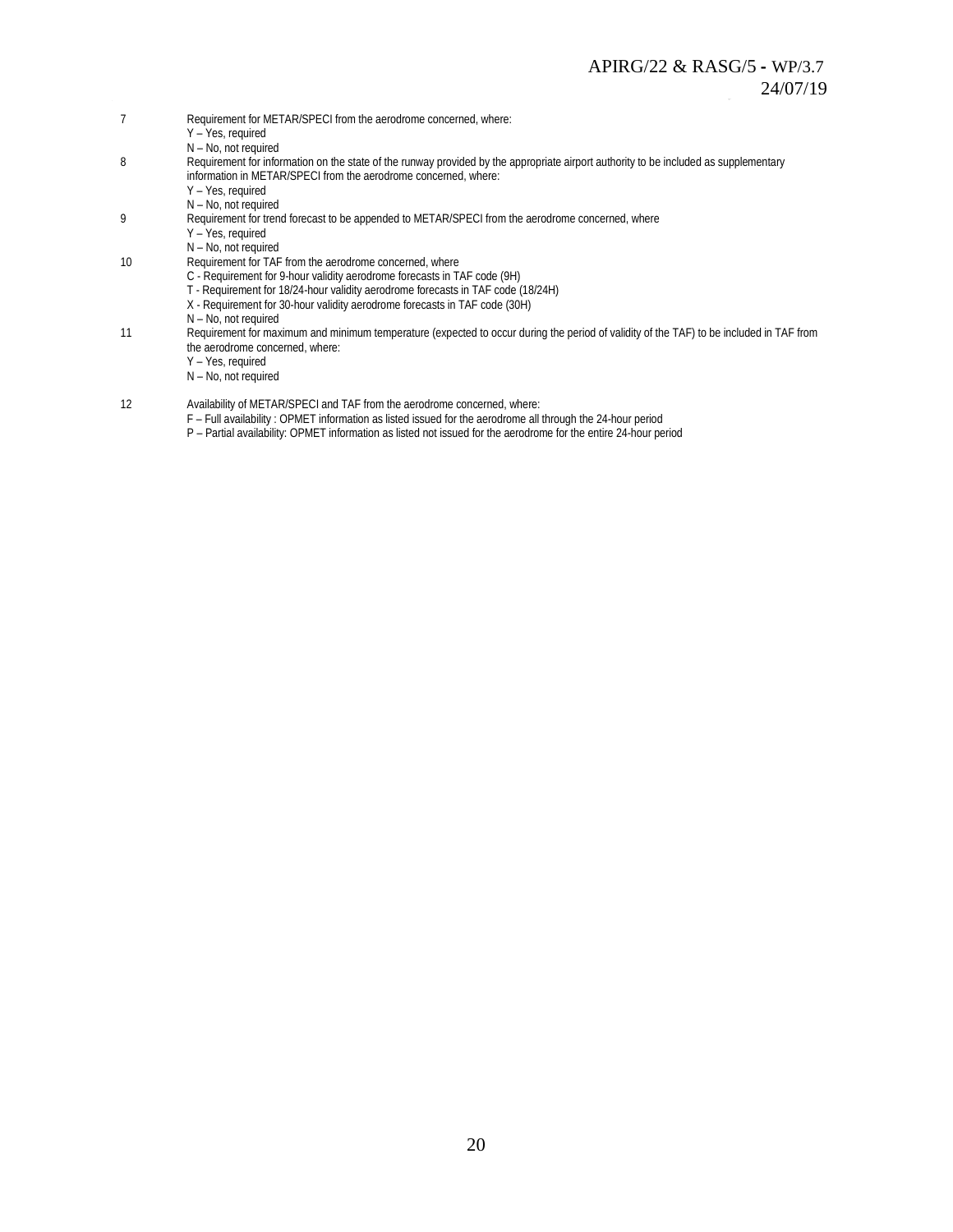| <b>State</b> | <b>AOP Aerodrome where</b><br>meteorological service is to be<br>provided |                            | Responsible aerodrome<br>meteorological office |      |                            | Observations and<br>forecasts to be provided |                     |                   |     |                   |                                     |
|--------------|---------------------------------------------------------------------------|----------------------------|------------------------------------------------|------|----------------------------|----------------------------------------------|---------------------|-------------------|-----|-------------------|-------------------------------------|
|              | Name                                                                      | ICAO Location<br>Indicator | Use                                            | Name | ICAO Location<br>Indicator | <b>METAR/SPECI</b>                           | State of the runway | forecast<br>Trend | TAF | Temperature Tx/Tn | METAR/SPECI and TAF<br>availability |
| 1            | $\overline{c}$                                                            | 3                          | 4                                              | 5    | 6                          | 7                                            | 8                   | 9                 | 0   | 11                | 12                                  |
|              |                                                                           |                            |                                                |      |                            |                                              |                     |                   |     |                   |                                     |
|              |                                                                           |                            |                                                |      |                            |                                              |                     |                   |     |                   |                                     |
|              |                                                                           |                            |                                                |      |                            |                                              |                     |                   |     |                   |                                     |
|              |                                                                           |                            |                                                |      |                            |                                              |                     |                   |     |                   |                                     |
|              |                                                                           |                            |                                                |      |                            |                                              |                     |                   |     |                   |                                     |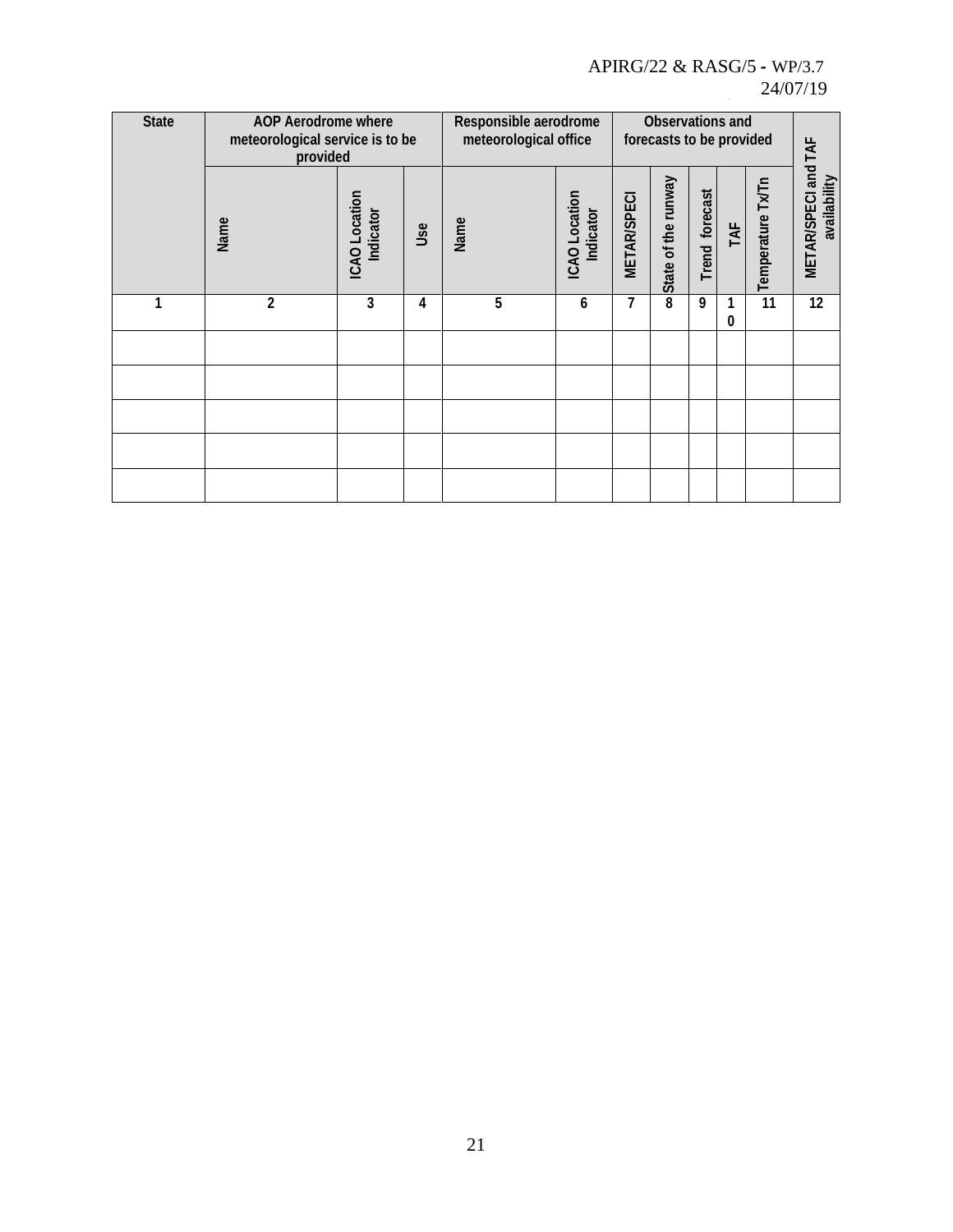| <b>State</b> | Name of and<br>RCC/RSC | <b>SPOC</b> | Details of<br>rescue<br>facilities | <b>SAR</b><br>Agreements | Remarks |
|--------------|------------------------|-------------|------------------------------------|--------------------------|---------|
|              |                        |             |                                    |                          |         |
|              |                        |             |                                    |                          |         |
|              |                        |             |                                    |                          |         |

#### **SEARCH AND RESCUE (SAR)** B14-**[SEARCH AND RESCUE FACILITIES](https://portal.icao.int/space/ANP/Documents/MID%20FASID%20Table%20SAR%20II-1.docx)** EXPLANATION OF THE TABLE

#### Column

1 State

- 2 Name of the Rescue Coordination Centre (RCC) and Rescue Sub-Centre (RSC).
- 3 SAR points of contact (SPOC). Name of the SPOC.
- 4 Details of rescue facilities
- 5 SAR Agreements
- 6 Remarks. Supplementary information such as the type of RCC (e.g. maritime or aviation or joint).

#### **AERONAUTICAL INFORMATION MANAGEMENT (AIM) [B15-RESPONSIBILITY FOR THE PROVISION OF AIS/AIM FACILITIES AND SERVICES](https://portal.icao.int/space/ANP/Documents/AFI/FASID%20Table%20AIM%20II-1.docx)** EXPLANATION OF THE TABLE

#### Column:

- 1 Name of the State or territory<br>2 Designated international NOT
- 2 Designated international NOTAM Office (NOF)<br>3 Designated State for AIP production
- Designated State for AIP production
- 4 Designated State for aeronautical charts (MAP) production
- 5 Designated State for the provision of the authoritative Integrated Aeronautical Information Database (IAID)
- 6 Designated State for the provision of pre-flight information services
- 7 Remarks additional information, as appropriate.

| <b>State</b> | <b>NOF</b> | <b>AIP</b> | <b>MAP</b> | <b>IAID</b> | Pre-flight<br>briefing | Remarks |
|--------------|------------|------------|------------|-------------|------------------------|---------|
|              |            |            |            |             |                        |         |
|              |            |            |            |             |                        |         |
|              |            |            |            |             |                        |         |

#### B16-**[PRODUCTION RESPONSIBILITY FOR SHEETS OF THE WORLD AERONAUTICAL CHART -](https://portal.icao.int/space/ANP/Documents/AFI/FASID%20Table%20AIM%20II-2.docx) ICAO 1:1 000 000 OR [AERONAUTICAL CHART —](https://portal.icao.int/space/ANP/Documents/AFI/FASID%20Table%20AIM%20II-2.docx) ICAO 1: 500 000**

| <b>State</b> | Sheet number(s) | Remarks |
|--------------|-----------------|---------|
|              |                 |         |
|              |                 |         |
|              |                 |         |

#### **B17-AIS/AIM TRANSITION**

| Phase   | <b>Status</b> |                   |             |           |  |  |  |
|---------|---------------|-------------------|-------------|-----------|--|--|--|
|         | Planning      | <b>Developing</b> | In Progress | Completed |  |  |  |
| Phase 1 |               |                   |             |           |  |  |  |
| Phase 2 |               |                   |             |           |  |  |  |
| Phase 3 |               |                   |             |           |  |  |  |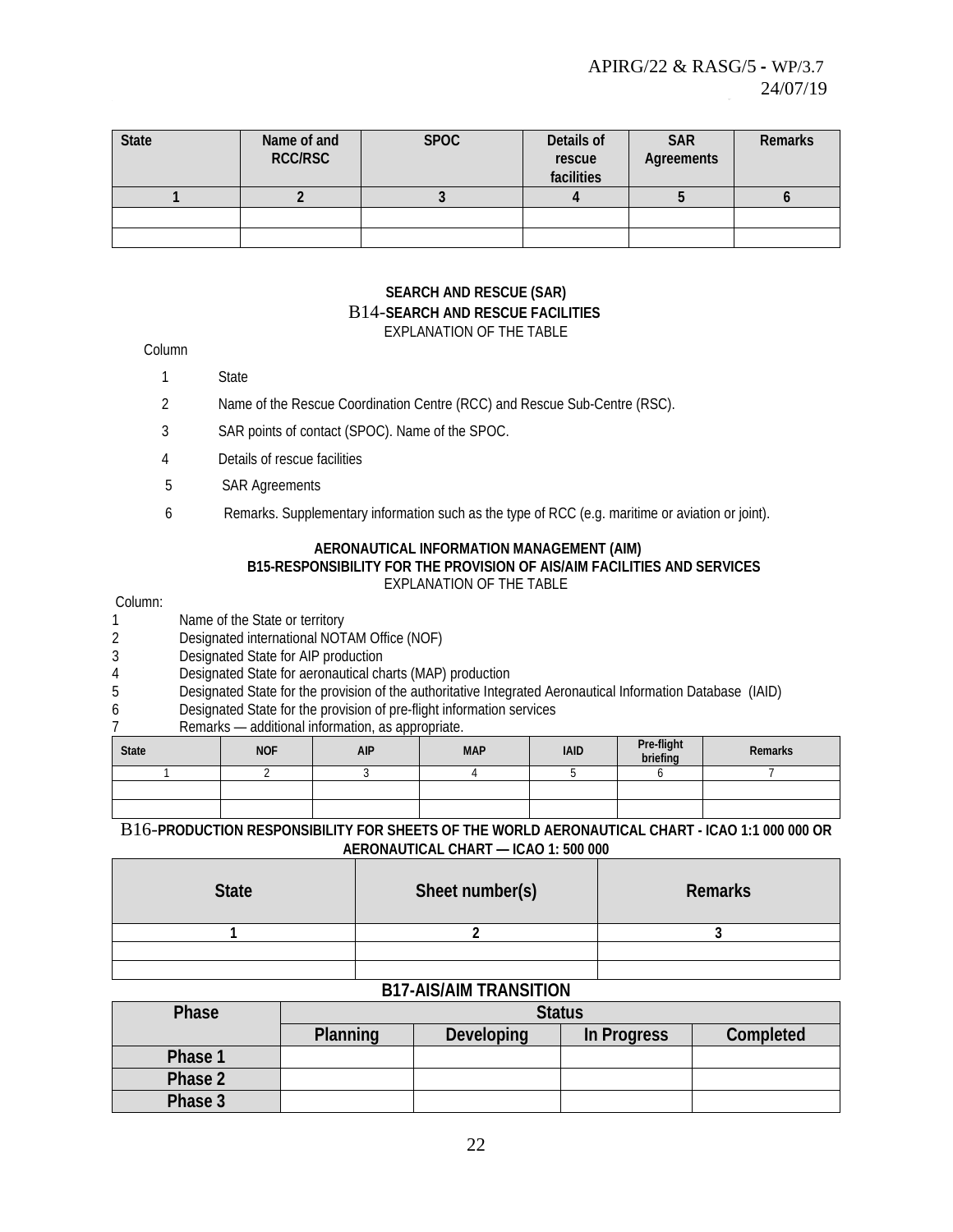|                                  | <b>Need Analysis of Modules</b> |             |      |    |          |            | <b>Implementation Status</b> |             |
|----------------------------------|---------------------------------|-------------|------|----|----------|------------|------------------------------|-------------|
| <b>Block 0</b><br><b>Modules</b> | Not Started                     | In Progress | Need | NA | Planning | Developing | Implemented<br>Partially     | Implemented |
| <b>BO-ACAS</b>                   |                                 |             |      |    |          |            |                              |             |
| B0-ACDM                          |                                 |             |      |    |          |            |                              |             |
| <b>BO-AMET</b>                   |                                 |             |      |    |          |            |                              |             |
| B0-APTA                          |                                 |             |      |    |          |            |                              |             |
| B0-CCO                           |                                 |             |      |    |          |            |                              |             |
| B0-CDO                           |                                 |             |      |    |          |            |                              |             |
| B0-DATM                          |                                 |             |      |    |          |            |                              |             |
| <b>BO-FICE</b>                   |                                 |             |      |    |          |            |                              |             |
| <b>BO-FICE</b>                   |                                 |             |      |    |          |            |                              |             |
| B0-FRTO                          |                                 |             |      |    |          |            |                              |             |
| B0-NOPS                          |                                 |             |      |    |          |            |                              |             |
| B0-RSEQ                          |                                 |             |      |    |          |            |                              |             |
| <b>BO-SNET</b>                   |                                 |             |      |    |          |            |                              |             |
| B0-TBO                           |                                 |             |      |    |          |            |                              |             |
| <b>BO-WAKE</b>                   |                                 |             |      |    |          |            |                              |             |

# **B16-AVIATION SYSTEM BLOCK UPGRADES (ASBUs)**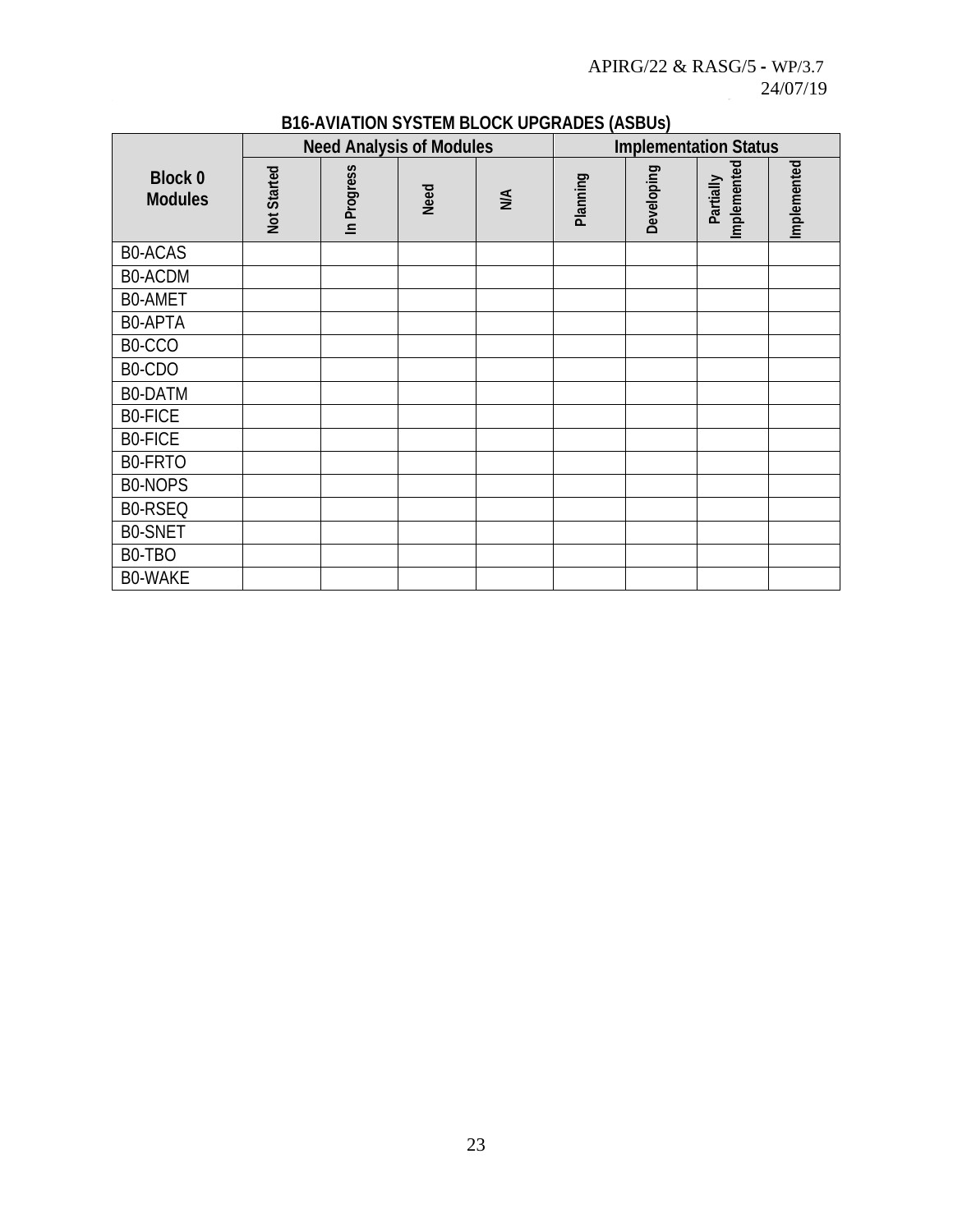# **APPENDIX C**

#### **AVIATION INFRASTRUCTURE GAP ANALYSIS FOR AFRICA SECTION C: AIRCRAFT FLEET AND EQUIPAGE**

**REPORTING ENTITY:……………………………………………………**

# **C1-AIRCRAFT FEET CAPACITY / TYPES OF AIRCRAFT**

| STATE AOC AIR<br><b>OPERATORS</b> | <b>TYPE OF OPERATIONS</b> |                             | <b>NUMBER OF AIRCRAFT</b> | <b>TYPES OF AIRCRAFT</b> |
|-----------------------------------|---------------------------|-----------------------------|---------------------------|--------------------------|
|                                   | International<br>(Yes/No) | <b>Domestic</b><br>(Yes/No) |                           |                          |
|                                   |                           |                             |                           |                          |
| Name of air operator 1            |                           |                             |                           | AAA, BBB, etc.           |
| Name of air operator 2            |                           |                             |                           |                          |
| Name of air operator 3            |                           |                             |                           |                          |
| Etc.                              |                           |                             |                           |                          |

#### **C2-AVIONIC EQUIPAGE**

# **1. OPERATIONAL APPROVALS**

| Type of approval                               | Number of aircraft |
|------------------------------------------------|--------------------|
| Oceanic In-Trail Climb/Descent Procedure (ITP) |                    |
| Reduced Vertical Separation Minimum (RVSM)     |                    |
| Performance Based Navigation (PBN)             |                    |
| Extended Diversion Time Operations (EDTO)      |                    |
| <b>Extended Operations (ETOPS)</b>             |                    |

#### **2. COMMUNICATIONS**

| Equipment              | Number of aircraft |
|------------------------|--------------------|
| VHF (25kHz)            |                    |
| <b>VHF (8.33kHz)</b>   |                    |
| <b>CPDLC</b>           |                    |
| <b>ACARS</b>           |                    |
| Iridium cockpit voice  |                    |
| Inmarsat cockpit voice |                    |
| ARINC data link        |                    |
| ELT (TSO-C91a)         |                    |
| ELT (TSO-C126)         |                    |
| <b>HF</b>              |                    |
| <b>HFDL</b>            |                    |

#### **3. NAVIGATION**

| Equipment         | Number of aircraft |
|-------------------|--------------------|
| <b>VOR</b>        |                    |
| DME               |                    |
| <b>ILS</b>        |                    |
| <b>INS/IRU</b>    |                    |
| <b>RNAV</b>       |                    |
| RNAV <sub>1</sub> |                    |
| RNAV 5 / B-RNAV   |                    |
| RNP < 0.3         |                    |
| RNP 1 / P-RNAV    |                    |
| RNP <sub>2</sub>  |                    |
| RNP <sub>4</sub>  |                    |